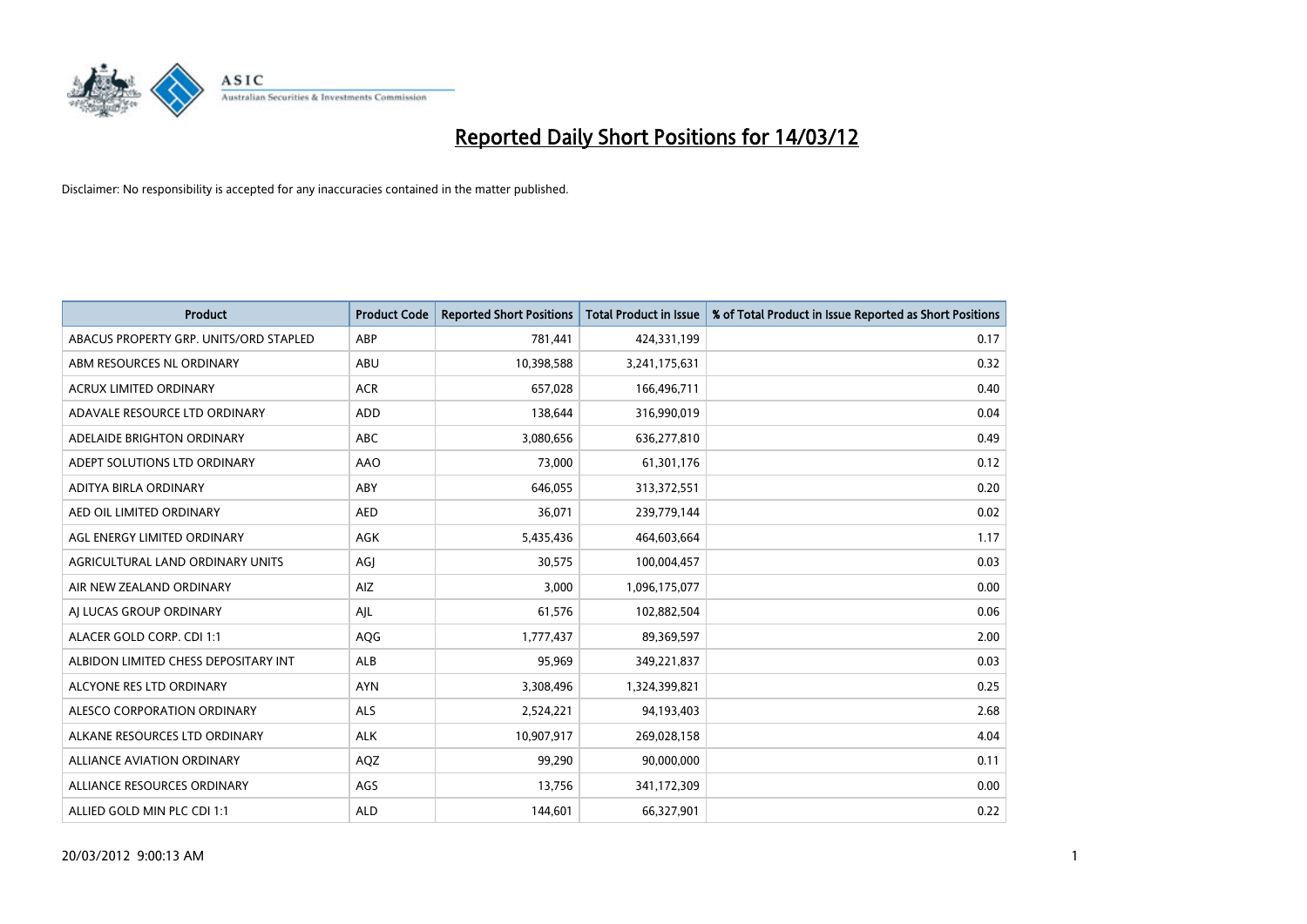

| <b>Product</b>                          | <b>Product Code</b> | <b>Reported Short Positions</b> | Total Product in Issue | % of Total Product in Issue Reported as Short Positions |
|-----------------------------------------|---------------------|---------------------------------|------------------------|---------------------------------------------------------|
| ALLIED HEALTH LTD ORDINARY              | AHZ                 | 109,920                         | 660,024,294            | 0.02                                                    |
| ALTONA MINING LTD ORDINARY              | <b>AOH</b>          | 877,954                         | 522,091,038            | 0.16                                                    |
| ALUMINA LIMITED ORDINARY                | <b>AWC</b>          | 58,690,244                      | 2,440,196,187          | 2.38                                                    |
| AMADEUS ENERGY ORDINARY                 | AMU                 | 454,000                         | 272,656,633            | 0.17                                                    |
| AMALGAMATED HOLDINGS ORDINARY           | AHD                 | 21,390                          | 157,596,140            | 0.01                                                    |
| AMCOR LIMITED ORDINARY                  | AMC                 | 5,780,536                       | 1,206,684,923          | 0.45                                                    |
| AMP LIMITED ORDINARY                    | AMP                 | 11,485,833                      | 2,854,672,784          | 0.39                                                    |
| AMPELLA MINING ORDINARY                 | AMX                 | 1,169,035                       | 229,062,032            | 0.50                                                    |
| ANSELL LIMITED ORDINARY                 | <b>ANN</b>          | 3,369,853                       | 130,656,668            | 2.57                                                    |
| ANTARES ENERGY LTD ORDINARY             | AZZ                 | 210,122                         | 260,000,000            | 0.08                                                    |
| ANZ BANKING GRP LTD ORDINARY            | ANZ                 | 19,499,254                      | 2,679,508,264          | 0.68                                                    |
| APA GROUP STAPLED SECURITIES            | APA                 | 24,869,846                      | 639,334,625            | 3.89                                                    |
| APEX MINERALS NL ORDINARY               | <b>AXM</b>          | 885,146                         | 5,550,243,713          | 0.02                                                    |
| APN EUROPEAN RETAIL UNITS STAPLED SEC.  | <b>AEZ</b>          | 11,832                          | 544,910,660            | 0.00                                                    |
| APN NEWS & MEDIA ORDINARY               | <b>APN</b>          | 27,304,547                      | 630,211,415            | 4.31                                                    |
| AQUARIUS PLATINUM. ORDINARY             | <b>AQP</b>          | 9,605,800                       | 470,312,578            | 2.04                                                    |
| AQUILA RESOURCES ORDINARY               | <b>AQA</b>          | 4,922,668                       | 411,804,442            | 1.18                                                    |
| ARAFURA RESOURCE LTD ORDINARY           | <b>ARU</b>          | 12,223,761                      | 367,980,342            | 3.29                                                    |
| ARB CORPORATION ORDINARY                | <b>ARP</b>          | 89,850                          | 72,481,302             | 0.12                                                    |
| ARDENT LEISURE GROUP STAPLED SECURITIES | AAD                 | 592,226                         | 331,613,862            | 0.18                                                    |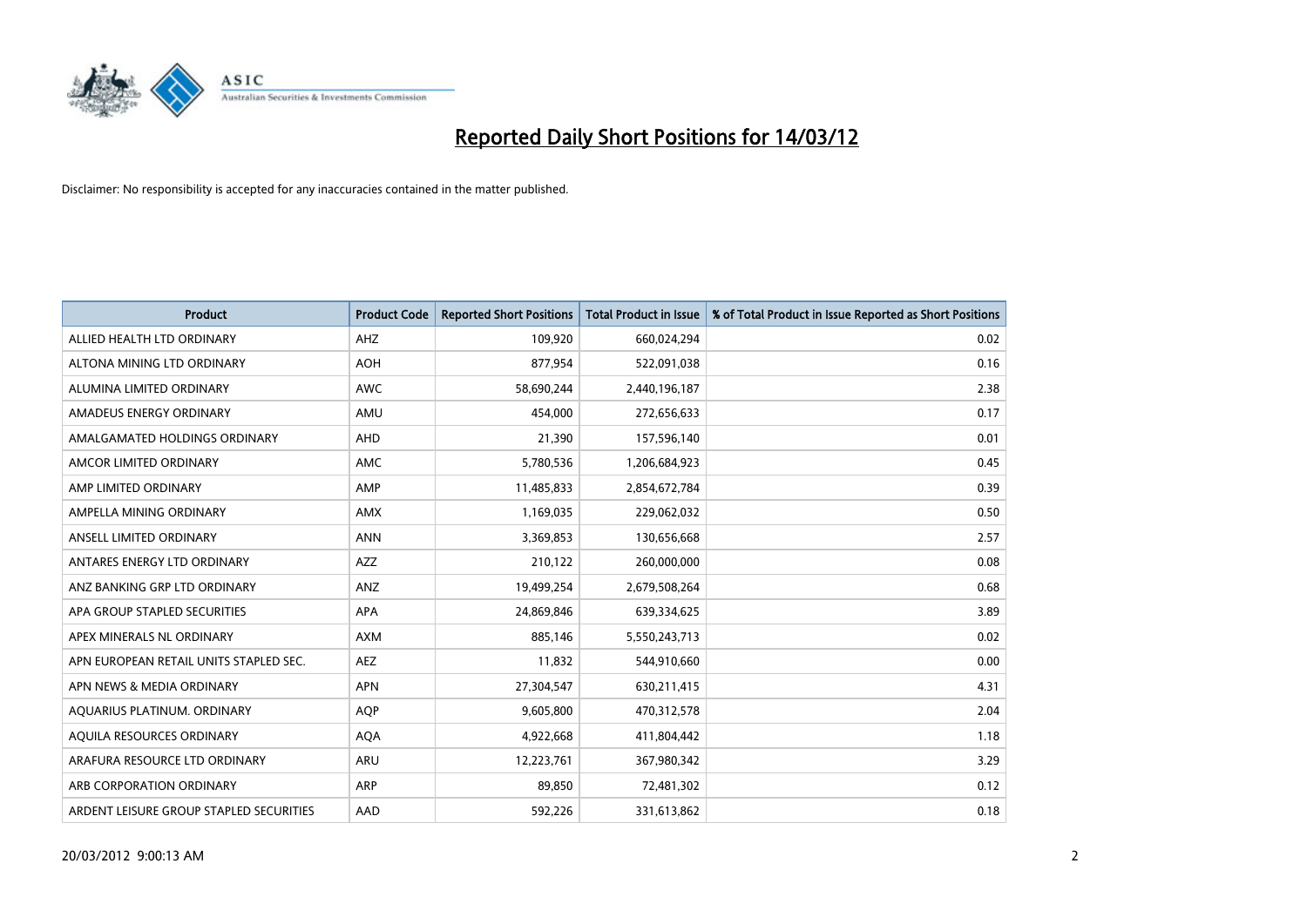

| <b>Product</b>                          | <b>Product Code</b> | <b>Reported Short Positions</b> | <b>Total Product in Issue</b> | % of Total Product in Issue Reported as Short Positions |
|-----------------------------------------|---------------------|---------------------------------|-------------------------------|---------------------------------------------------------|
| ARISTOCRAT LEISURE ORDINARY             | ALL                 | 15,554,283                      | 543,181,024                   | 2.84                                                    |
| ASCIANO LIMITED ORDINARY                | <b>AIO</b>          | 3,223,632                       | 975,385,664                   | 0.35                                                    |
| ASG GROUP LIMITED ORDINARY              | ASZ                 | 168,990                         | 171,456,889                   | 0.10                                                    |
| ASPEN GROUP ORD/UNITS STAPLED           | <b>APZ</b>          | 1,208,120                       | 596,206,393                   | 0.21                                                    |
| ASPIRE MINING LTD ORDINARY              | AKM                 | 610,444                         | 620,594,556                   | 0.10                                                    |
| <b>ASTON RES LTD ORDINARY</b>           | <b>AZT</b>          | 678,122                         | 204,668,861                   | 0.32                                                    |
| ASTRO JAP PROP GROUP STAPLED SECURITIES | AJA                 | 56,648                          | 58,445,002                    | 0.09                                                    |
| ASX LIMITED ORDINARY                    | ASX                 | 3,550,602                       | 175,136,729                   | 2.04                                                    |
| ATLAS IRON LIMITED ORDINARY             | <b>AGO</b>          | 15,132,178                      | 894,874,560                   | 1.69                                                    |
| AURORA OIL & GAS ORDINARY               | <b>AUT</b>          | 7,165,851                       | 411,655,343                   | 1.77                                                    |
| AUSDRILL LIMITED ORDINARY               | ASL                 | 1,503,321                       | 303,621,488                   | 0.51                                                    |
| AUSENCO LIMITED ORDINARY                | AAX                 | 1,368,744                       | 123,258,843                   | 1.11                                                    |
| AUSGOLD LIMITED ORDINARY                | <b>AUC</b>          | 27,600                          | 120,488,473                   | 0.02                                                    |
| <b>AUSTAL LIMITED ORDINARY</b>          | ASB                 | 843,763                         | 188,069,638                   | 0.44                                                    |
| AUSTAR UNITED ORDINARY                  | <b>AUN</b>          | 1,472,062                       | 1,271,505,737                 | 0.10                                                    |
| AUSTBROKERS HOLDINGS ORDINARY           | <b>AUB</b>          | $\overline{2}$                  | 55,545,576                    | 0.00                                                    |
| AUSTIN ENGINEERING ORDINARY             | ANG                 | 6,244                           | 72,314,403                    | 0.00                                                    |
| <b>AUSTRALAND ASSETS ASSETS</b>         | <b>AAZPB</b>        | 1.168                           | 2,750,000                     | 0.04                                                    |
| AUSTRALAND PROPERTY STAPLED SECURITY    | <b>ALZ</b>          | 890,409                         | 576,846,597                   | 0.15                                                    |
| AUSTRALIAN AGRICULT. ORDINARY           | AAC                 | 753,134                         | 312,861,135                   | 0.23                                                    |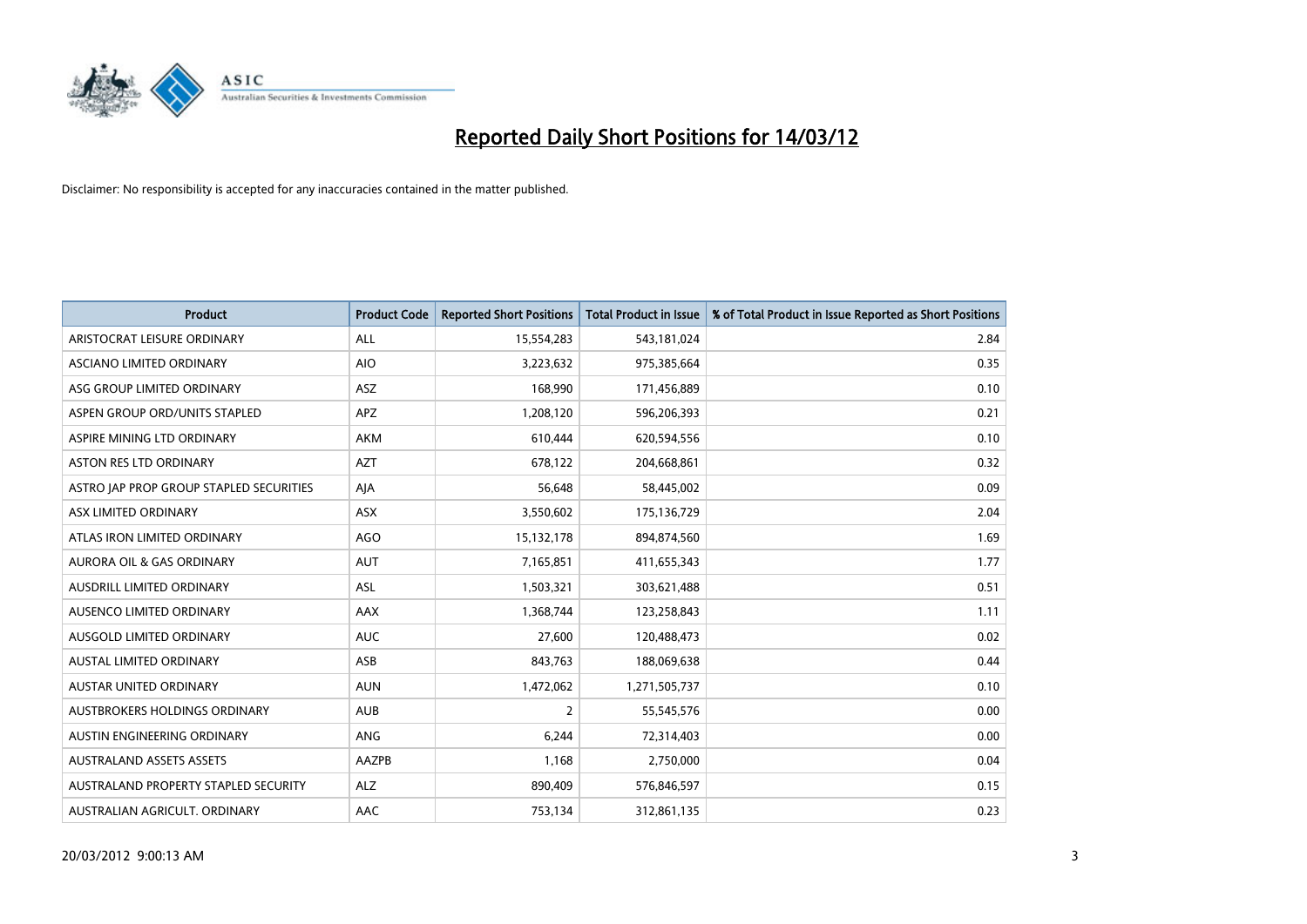

| <b>Product</b>                      | <b>Product Code</b> | <b>Reported Short Positions</b> | <b>Total Product in Issue</b> | % of Total Product in Issue Reported as Short Positions |
|-------------------------------------|---------------------|---------------------------------|-------------------------------|---------------------------------------------------------|
| <b>AUSTRALIAN EDUCATION UNITS</b>   | <b>AEU</b>          | 625,000                         | 175,465,397                   | 0.36                                                    |
| AUSTRALIAN FOUNDAT. ORDINARY        | AFI                 | 736                             | 1,027,732,653                 | 0.00                                                    |
| AUSTRALIAN INFRASTR, UNITS/ORDINARY | <b>AIX</b>          | 13,000,915                      | 620,733,944                   | 2.09                                                    |
| AUSTRALIAN MINES LTD ORDINARY       | <b>AUZ</b>          | 1,400,000                       | 636,910,317                   | 0.22                                                    |
| AUSTRALIAN PHARM, ORDINARY          | API                 | 392,586                         | 488,115,883                   | 0.08                                                    |
| AUTOMOTIVE HOLDINGS ORDINARY        | AHE                 | 4,404                           | 260,579,682                   | 0.00                                                    |
| AVEXA LIMITED ORDINARY              | <b>AVX</b>          | 243,657                         | 847,688,779                   | 0.03                                                    |
| AWE LIMITED ORDINARY                | <b>AWE</b>          | 2,353,882                       | 521,871,941                   | 0.45                                                    |
| AZIMUTH RES LTD ORDINARY            | <b>AZH</b>          | 124,857                         | 392,650,724                   | 0.03                                                    |
| AZUMAH RESOURCES ORDINARY           | <b>AZM</b>          | 2,245,583                       | 333,614,095                   | 0.67                                                    |
| <b>BANDANNA ENERGY ORDINARY</b>     | <b>BND</b>          | 3,072,844                       | 528,481,199                   | 0.58                                                    |
| BANK OF QUEENSLAND. ORDINARY        | <b>BOQ</b>          | 8,720,576                       | 229,598,329                   | 3.78                                                    |
| <b>BASE RES LIMITED ORDINARY</b>    | <b>BSE</b>          | 1,125,288                       | 460,440,029                   | 0.24                                                    |
| <b>BATHURST RESOURCES ORDINARY</b>  | <b>BTU</b>          | 10,719,892                      | 692,447,997                   | 1.56                                                    |
| <b>BC IRON LIMITED ORDINARY</b>     | <b>BCI</b>          | 279,265                         | 103,861,000                   | 0.27                                                    |
| BEACH ENERGY LIMITED ORDINARY       | <b>BPT</b>          | 58,437,009                      | 1,113,497,051                 | 5.27                                                    |
| BEADELL RESOURCE LTD ORDINARY       | <b>BDR</b>          | 4,859,238                       | 716,004,752                   | 0.67                                                    |
| BENDIGO AND ADELAIDE ORDINARY       | <b>BEN</b>          | 5,262,861                       | 384, 382, 783                 | 1.35                                                    |
| BERKELEY RESOURCES ORDINARY         | <b>BKY</b>          | 188,674                         | 174,298,273                   | 0.11                                                    |
| BETASHARES ASX RES ETF UNITS        | <b>ORE</b>          | 94,330                          | 4,220,217                     | 2.24                                                    |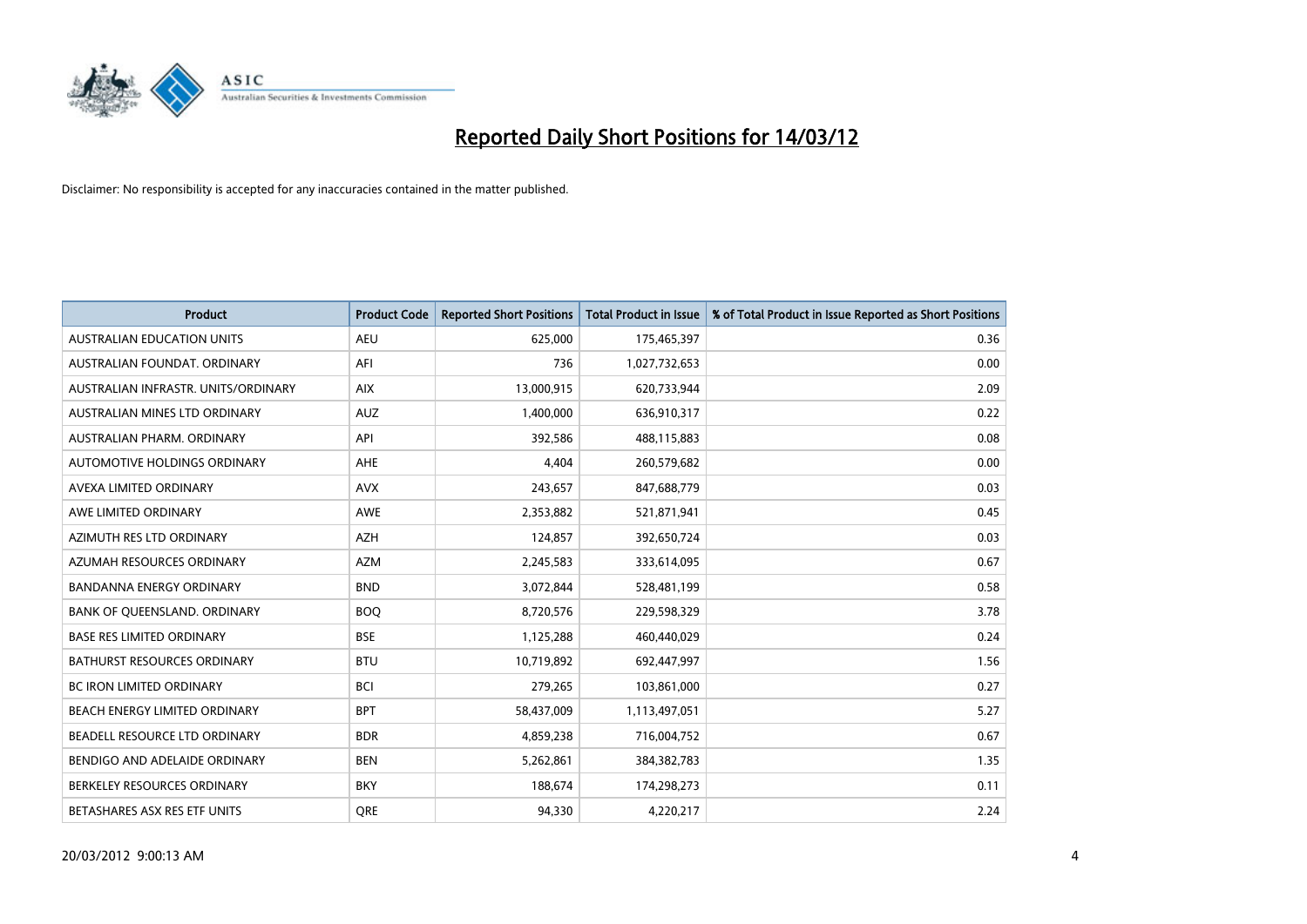

| <b>Product</b>                       | <b>Product Code</b> | <b>Reported Short Positions</b> | <b>Total Product in Issue</b> | % of Total Product in Issue Reported as Short Positions |
|--------------------------------------|---------------------|---------------------------------|-------------------------------|---------------------------------------------------------|
| <b>BHP BILLITON LIMITED ORDINARY</b> | <b>BHP</b>          | 15,448,553                      | 3,211,691,105                 | 0.43                                                    |
| <b>BILLABONG ORDINARY</b>            | <b>BBG</b>          | 31,367,735                      | 255,102,103                   | 12.26                                                   |
| <b>BIOTA HOLDINGS ORDINARY</b>       | <b>BTA</b>          | 1,543,716                       | 181,848,833                   | 0.84                                                    |
| <b>BISALLOY STEEL ORDINARY</b>       | <b>BIS</b>          | 84,480                          | 43,291,509                    | 0.20                                                    |
| BKI INVESTMENT LTD ORDINARY          | BKI                 | 508                             | 425,549,573                   | 0.00                                                    |
| <b>BLACKTHORN RESOURCES ORDINARY</b> | <b>BTR</b>          | 132,598                         | 122,918,000                   | 0.11                                                    |
| <b>BLUESCOPE STEEL LTD ORDINARY</b>  | <b>BSL</b>          | 33,065,910                      | 3,349,185,247                 | 0.99                                                    |
| <b>BOART LONGYEAR ORDINARY</b>       | <b>BLY</b>          | 5,295,417                       | 461,163,412                   | 1.14                                                    |
| <b>BOOM LOGISTICS ORDINARY</b>       | <b>BOL</b>          | 338,639                         | 468,663,585                   | 0.07                                                    |
| <b>BORAL LIMITED, ORDINARY</b>       | <b>BLD</b>          | 28,014,389                      | 744,778,604                   | 3.72                                                    |
| BOTSWANA METALS LTD ORDINARY         | <b>BML</b>          | 7,000                           | 184,784,486                   | 0.00                                                    |
| <b>BRADKEN LIMITED ORDINARY</b>      | <b>BKN</b>          | 5,245,945                       | 166,624,800                   | 3.14                                                    |
| <b>BRAMBLES LIMITED ORDINARY</b>     | <b>BXB</b>          | 11,215,418                      | 1,480,462,443                 | 0.73                                                    |
| BREVILLE GROUP LTD ORDINARY          | <b>BRG</b>          | 2,739                           | 130,095,322                   | 0.00                                                    |
| <b>BRICKWORKS LIMITED ORDINARY</b>   | <b>BKW</b>          | 7,221                           | 147,567,333                   | 0.00                                                    |
| <b>BROCKMAN RESOURCES ORDINARY</b>   | <b>BRM</b>          | 130,366                         | 145,013,151                   | 0.09                                                    |
| BT INVESTMENT MNGMNT ORDINARY        | <b>BTT</b>          | 2,451                           | 267,906,977                   | 0.00                                                    |
| <b>BURU ENERGY ORDINARY</b>          | <b>BRU</b>          | 6,684,418                       | 234,219,477                   | 2.85                                                    |
| <b>BWP TRUST ORDINARY UNITS</b>      | <b>BWP</b>          | 601,317                         | 525,255,093                   | 0.10                                                    |
| CABCHARGE AUSTRALIA ORDINARY         | CAB                 | 524,904                         | 120,437,014                   | 0.43                                                    |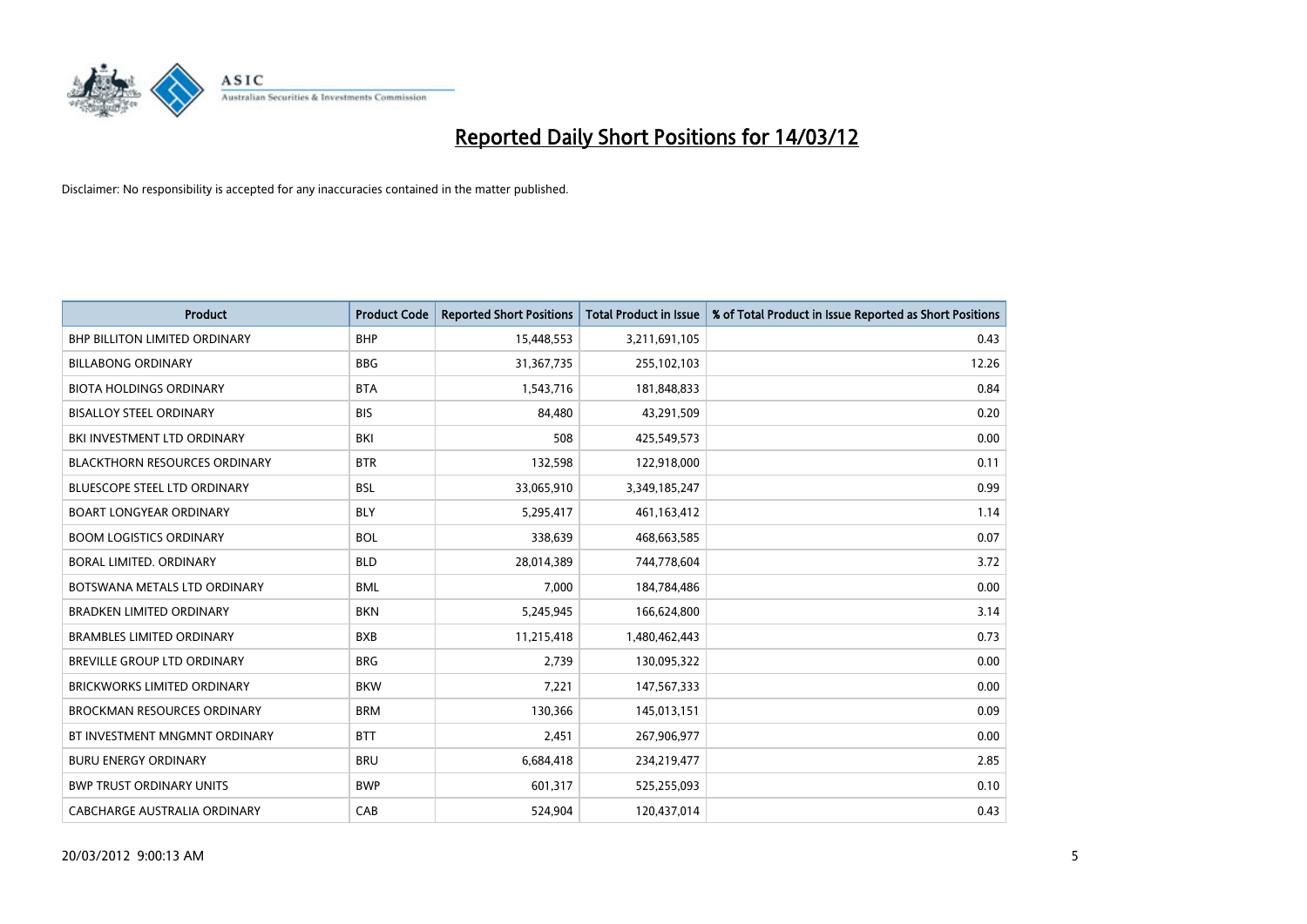

| <b>Product</b>                          | <b>Product Code</b> | <b>Reported Short Positions</b> | <b>Total Product in Issue</b> | % of Total Product in Issue Reported as Short Positions |
|-----------------------------------------|---------------------|---------------------------------|-------------------------------|---------------------------------------------------------|
| CALTEX AUSTRALIA ORDINARY               | <b>CTX</b>          | 6,161,687                       | 270,000,000                   | 2.24                                                    |
| <b>CAMPBELL BROTHERS ORDINARY</b>       | <b>CPB</b>          | 1,866,859                       | 67,503,411                    | 2.78                                                    |
| CAPE LAMBERT RES LTD ORDINARY           | <b>CFE</b>          | 488,000                         | 689,108,792                   | 0.06                                                    |
| CARABELLA RES LTD ORDINARY              | <b>CLR</b>          | 31,000                          | 133,642,797                   | 0.02                                                    |
| <b>CARBON ENERGY ORDINARY</b>           | <b>CNX</b>          | 2,385,723                       | 772,293,626                   | 0.31                                                    |
| <b>CARDNO LIMITED ORDINARY</b>          | CDD                 | 295,291                         | 123,929,154                   | 0.23                                                    |
| CARNARVON PETROLEUM ORDINARY            | <b>CVN</b>          | 3,059,775                       | 694,644,634                   | 0.44                                                    |
| CARNEGIE WAVE ENERGY ORDINARY           | <b>CWE</b>          | 83,000                          | 1,021,487,627                 | 0.01                                                    |
| <b>CARPATHIAN RESOURCES ORDINARY</b>    | <b>CPN</b>          | 75,000                          | 304,535,101                   | 0.02                                                    |
| CARPENTARIA EXP. LTD ORDINARY           | CAP                 | 9,777                           | 99,191,301                    | 0.01                                                    |
| CARSALES.COM LTD ORDINARY               | <b>CRZ</b>          | 15,134,564                      | 233,674,223                   | 6.47                                                    |
| CASH CONVERTERS ORDINARY                | CCV                 | 100,629                         | 379,761,025                   | 0.02                                                    |
| <b>CASPIAN OIL &amp; GAS ORDINARY</b>   | <b>CIG</b>          | 50,000                          | 1,331,500,513                 | 0.00                                                    |
| <b>CELLNET GROUP ORDINARY</b>           | <b>CLT</b>          | 1,342                           | 59,570,111                    | 0.00                                                    |
| CENTRAL PETROLEUM ORDINARY              | <b>CTP</b>          | 11,455                          | 1,253,376,265                 | 0.00                                                    |
| CENTRO RETAIL AUST ORD/UNIT STAPLED SEC | <b>CRF</b>          | 136,775                         | 1,340,723,189                 | 0.01                                                    |
| CENTRO RETAIL GROUP STAPLED SECURITIES  | <b>CER</b>          | 452,940                         | 2,286,399,424                 | 0.02                                                    |
| <b>CERAMIC FUEL CELLS ORDINARY</b>      | <b>CFU</b>          | 454,730                         | 1,366,298,863                 | 0.04                                                    |
| <b>CERRO RESOURCES NL ORDINARY</b>      | CJO                 | 2,992                           | 748,768,606                   | 0.00                                                    |
| <b>CFS RETAIL PROPERTY UNITS</b>        | <b>CFX</b>          | 64,242,565                      | 2,839,591,911                 | 2.26                                                    |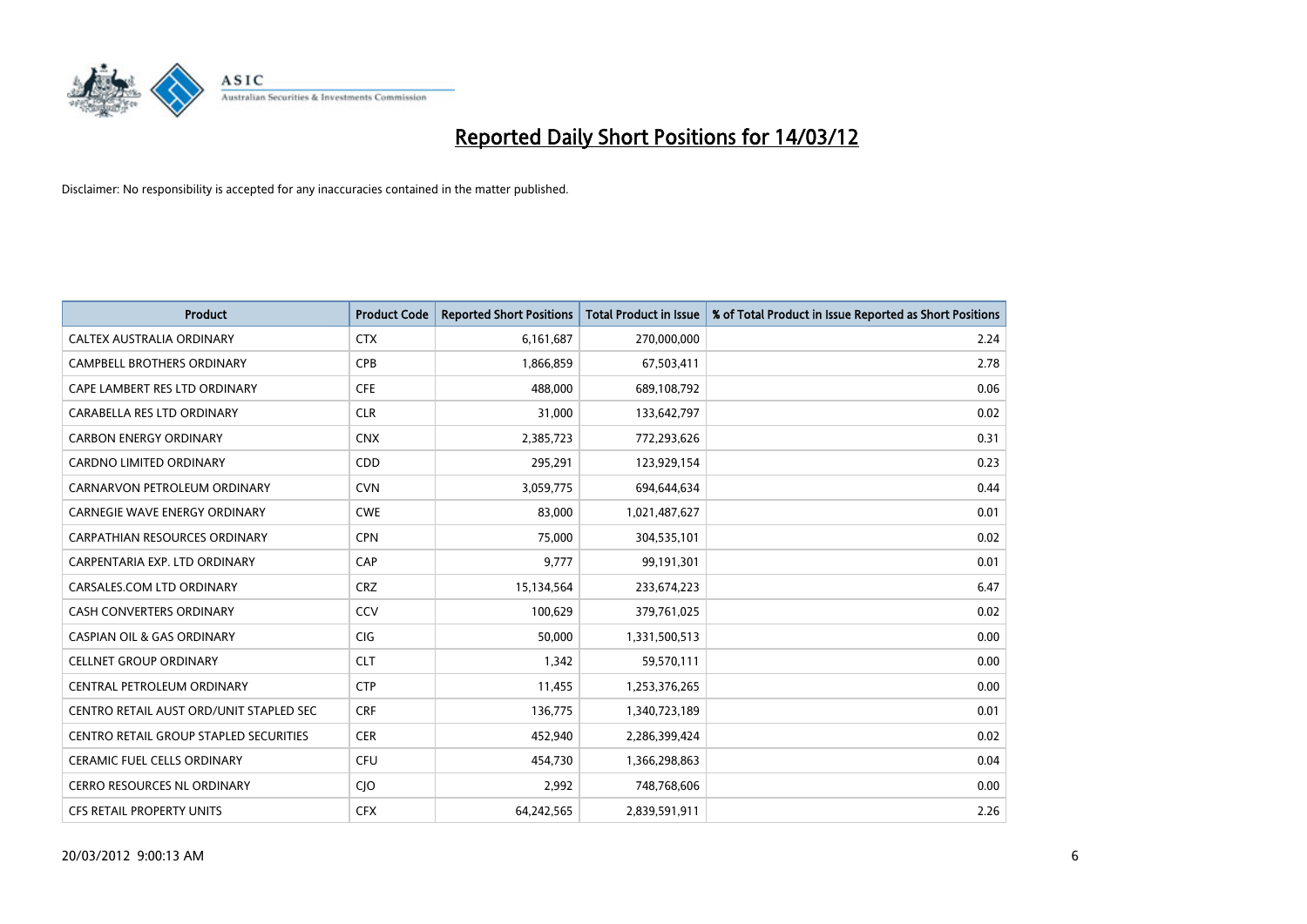

| Product                                  | <b>Product Code</b> | <b>Reported Short Positions</b> | <b>Total Product in Issue</b> | % of Total Product in Issue Reported as Short Positions |
|------------------------------------------|---------------------|---------------------------------|-------------------------------|---------------------------------------------------------|
| CGA MINING LIMITED ORDINARY              | CGX                 | 20,184                          | 334,725,726                   | 0.01                                                    |
| CHALLENGER DIV.PRO. STAPLED UNITS        | <b>CDI</b>          | 86,029                          | 883,903,667                   | 0.00                                                    |
| <b>CHALLENGER INFRAST, STAPLED UNITS</b> | <b>CIF</b>          | 600,690                         | 316,223,785                   | 0.19                                                    |
| CHALLENGER LIMITED ORDINARY              | <b>CGF</b>          | 5,082,635                       | 552,169,544                   | 0.93                                                    |
| CHANDLER MACLEOD LTD ORDINARY            | <b>CMG</b>          | 11,970                          | 466,466,720                   | 0.00                                                    |
| CHARTER HALL GROUP STAPLED US PROHIBIT.  | CHC                 | 318,644                         | 308,092,325                   | 0.09                                                    |
| <b>CHARTER HALL OFFICE UNIT</b>          | COO                 | 7,225,340                       | 493,319,730                   | 1.45                                                    |
| <b>CHARTER HALL RETAIL UNITS</b>         | <b>COR</b>          | 854,995                         | 299,628,571                   | 0.29                                                    |
| <b>CHORUS LIMITED ORDINARY</b>           | <b>CNU</b>          | 1,443,939                       | 385,082,123                   | 0.38                                                    |
| CITIGOLD CORP LTD ORDINARY               | <b>CTO</b>          | 1,682,665                       | 1,105,078,301                 | 0.15                                                    |
| CLINUVEL PHARMACEUT. ORDINARY            | <b>CUV</b>          | 4,127                           | 30,856,956                    | 0.01                                                    |
| <b>CLOUGH LIMITED ORDINARY</b>           | <b>CLO</b>          | 1,627,335                       | 769,716,269                   | 0.20                                                    |
| <b>CNPR GRP UNITS/ORD STAPLED</b>        | <b>CNP</b>          | 2,537                           | 972,414,514                   | 0.00                                                    |
| COAL OF AFRICA LTD ORDINARY              | <b>CZA</b>          | 236,444                         | 662,484,573                   | 0.03                                                    |
| <b>COALSPUR MINES LTD ORDINARY</b>       | <b>CPL</b>          | 5,670,657                       | 620,659,899                   | 0.89                                                    |
| COBAR CONSOLIDATED ORDINARY              | CCU                 | 196,838                         | 208,868,037                   | 0.09                                                    |
| COCA-COLA AMATIL ORDINARY                | <b>CCL</b>          | 11,428,422                      | 759,567,552                   | 1.49                                                    |
| COCHLEAR LIMITED ORDINARY                | <b>COH</b>          | 4,914,579                       | 56,929,432                    | 8.63                                                    |
| <b>COCKATOO COAL ORDINARY</b>            | <b>COK</b>          | 9,678,056                       | 1,016,196,908                 | 0.92                                                    |
| <b>COKAL LTD ORDINARY</b>                | <b>CKA</b>          | 300,334                         | 410,946,892                   | 0.07                                                    |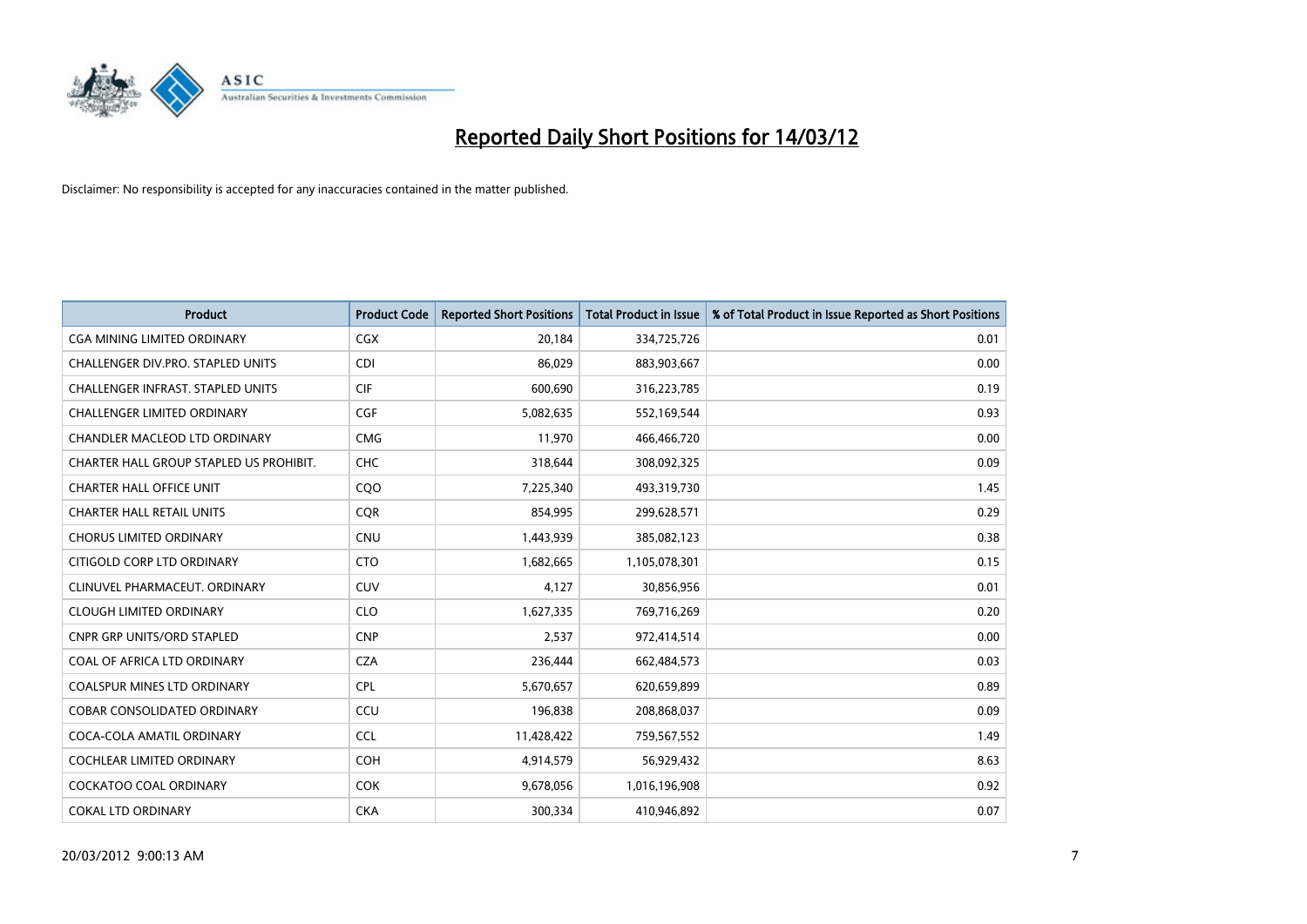

| <b>Product</b>                          | <b>Product Code</b> | <b>Reported Short Positions</b> | <b>Total Product in Issue</b> | % of Total Product in Issue Reported as Short Positions |
|-----------------------------------------|---------------------|---------------------------------|-------------------------------|---------------------------------------------------------|
| <b>COLLINS FOODS LTD ORDINARY</b>       | <b>CKF</b>          | 23,670                          | 93,000,003                    | 0.03                                                    |
| COMMONWEALTH BANK, ORDINARY             | <b>CBA</b>          | 32,092,749                      | 1,581,280,593                 | 1.99                                                    |
| <b>COMMONWEALTH PROP ORDINARY UNITS</b> | <b>CPA</b>          | 29,142,857                      | 2,389,601,065                 | 1.22                                                    |
| <b>COMPASS RESOURCES ORDINARY</b>       | <b>CMR</b>          | 63,000                          | 1,403,744,100                 | 0.00                                                    |
| COMPUTERSHARE LTD ORDINARY              | <b>CPU</b>          | 9,677,397                       | 555,664,059                   | 1.72                                                    |
| CONSOLIDATED MEDIA, ORDINARY            | <b>CMI</b>          | 1,099,216                       | 561,834,996                   | 0.19                                                    |
| CONTANGO MICROCAP ORDINARY              | <b>CTN</b>          | 7,500                           | 147,467,406                   | 0.01                                                    |
| CONTINENTAL COAL LTD ORDINARY           | CCC                 | 381,240                         | 421,018,421                   | 0.09                                                    |
| <b>COOPER ENERGY LTD ORDINARY</b>       | <b>COE</b>          | 89,539                          | 292,791,528                   | 0.03                                                    |
| <b>COPPER STRIKE LTD ORDINARY</b>       | <b>CSE</b>          | 714                             | 106,844,810                   | 0.00                                                    |
| <b>CORDLIFE LIMITED ORDINARY</b>        | CBB                 |                                 | 150,887,354                   | 0.00                                                    |
| <b>CREDIT CORP GROUP ORDINARY</b>       | <b>CCP</b>          | 4,756                           | 45,571,114                    | 0.01                                                    |
| <b>CROMWELL PROP STAPLED SECURITIES</b> | <b>CMW</b>          | 1,034,484                       | 1,113,187,895                 | 0.09                                                    |
| <b>CROWN LIMITED ORDINARY</b>           | <b>CWN</b>          | 6,185,798                       | 728,394,185                   | 0.85                                                    |
| <b>CSG LIMITED ORDINARY</b>             | CSV                 | 737,146                         | 282,567,499                   | 0.25                                                    |
| <b>CSL LIMITED ORDINARY</b>             | <b>CSL</b>          | 7,314,621                       | 519,390,450                   | 1.42                                                    |
| <b>CSR LIMITED ORDINARY</b>             | <b>CSR</b>          | 25,467,972                      | 506,000,315                   | 5.02                                                    |
| <b>CUDECO LIMITED ORDINARY</b>          | <b>CDU</b>          | 3,186,883                       | 190,981,398                   | 1.66                                                    |
| <b>CUE ENERGY RESOURCE ORDINARY</b>     | <b>CUE</b>          | 2,750,149                       | 695,153,053                   | 0.40                                                    |
| <b>CUSTOMERS LIMITED ORDINARY</b>       | <b>CUS</b>          | 65,713                          | 134,869,357                   | 0.05                                                    |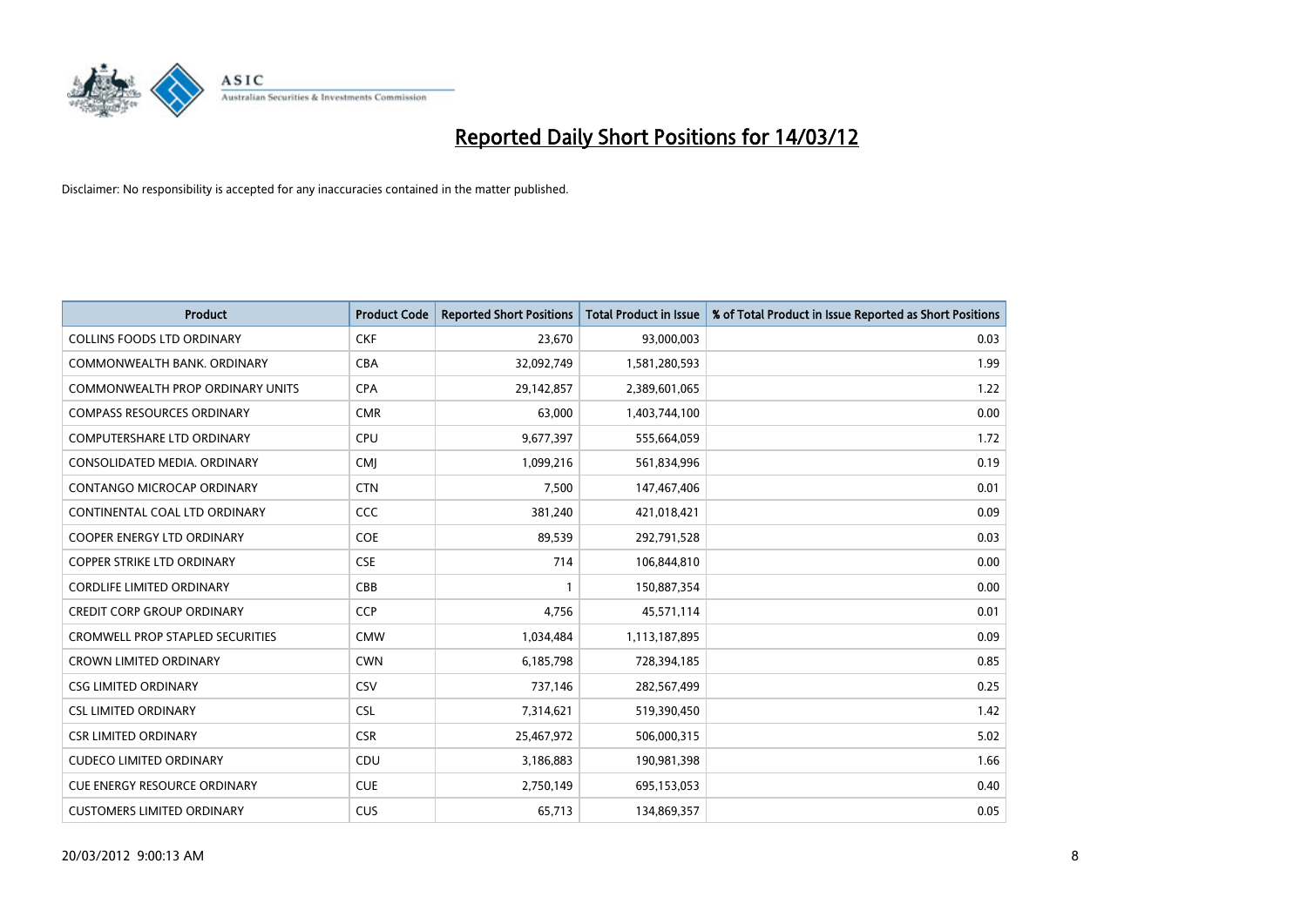

| <b>Product</b>                       | <b>Product Code</b> | <b>Reported Short Positions</b> | <b>Total Product in Issue</b> | % of Total Product in Issue Reported as Short Positions |
|--------------------------------------|---------------------|---------------------------------|-------------------------------|---------------------------------------------------------|
| DART ENERGY LTD ORDINARY             | <b>DTE</b>          | 7,641,349                       | 736,141,536                   | 1.04                                                    |
| DAVID JONES LIMITED ORDINARY         | <b>DJS</b>          | 53,544,857                      | 524,940,325                   | 10.17                                                   |
| <b>DECMIL GROUP LIMITED ORDINARY</b> | <b>DCG</b>          | 119,443                         | 165,692,757                   | 0.07                                                    |
| DEEP YELLOW LIMITED ORDINARY         | <b>DYL</b>          | 16,544                          | 1,128,736,403                 | 0.00                                                    |
| DEVINE LIMITED ORDINARY              | <b>DVN</b>          | 1,011                           | 158,730,556                   | 0.00                                                    |
| DEXUS PROPERTY GROUP STAPLED UNITS   | <b>DXS</b>          | 18,947,808                      | 4,839,024,176                 | 0.37                                                    |
| DISCOVERY METALS LTD ORDINARY        | <b>DML</b>          | 7,608,438                       | 442,128,231                   | 1.75                                                    |
| DOMINO PIZZA ENTERPR ORDINARY        | <b>DMP</b>          | 751,830                         | 69,899,674                    | 1.08                                                    |
| DOWNER EDI LIMITED ORDINARY          | <b>DOW</b>          | 6,521,656                       | 429,100,296                   | 1.53                                                    |
| DRILLSEARCH ENERGY ORDINARY          | <b>DLS</b>          | 1,742                           | 336,799,196                   | 0.00                                                    |
| DUET GROUP STAPLED US PROHIBIT.      | <b>DUE</b>          | 14,019,296                      | 1,109,831,386                 | 1.26                                                    |
| <b>DULUXGROUP LIMITED ORDINARY</b>   | <b>DLX</b>          | 8,553,774                       | 367,456,259                   | 2.33                                                    |
| ECHO ENTERTAINMENT ORDINARY          | <b>EGP</b>          | 51,407,390                      | 688,019,737                   | 7.47                                                    |
| <b>ELDERS LIMITED ORDINARY</b>       | <b>ELD</b>          | 15,494,151                      | 448,598,480                   | 3.46                                                    |
| ELDORADO GOLD CORP CDI 1:1           | EAU                 | 45,754                          | 9,209,510                     | 0.49                                                    |
| ELEMENTAL MINERALS ORDINARY          | <b>ELM</b>          | 145,234                         | 243,614,280                   | 0.05                                                    |
| ELEMENTOS LIMITED ORDINARY           | ELT                 | 16                              | 82,383,526                    | 0.00                                                    |
| ELIXIR PETROLEUM LTD ORDINARY        | <b>EXR</b>          | 324,400                         | 217,288,472                   | 0.15                                                    |
| <b>EMECO HOLDINGS ORDINARY</b>       | <b>EHL</b>          | 1,640,757                       | 631,237,586                   | 0.26                                                    |
| <b>ENDEAVOUR MIN CORP CDI 1:1</b>    | <b>EVR</b>          | 100,873                         | 119,067,827                   | 0.07                                                    |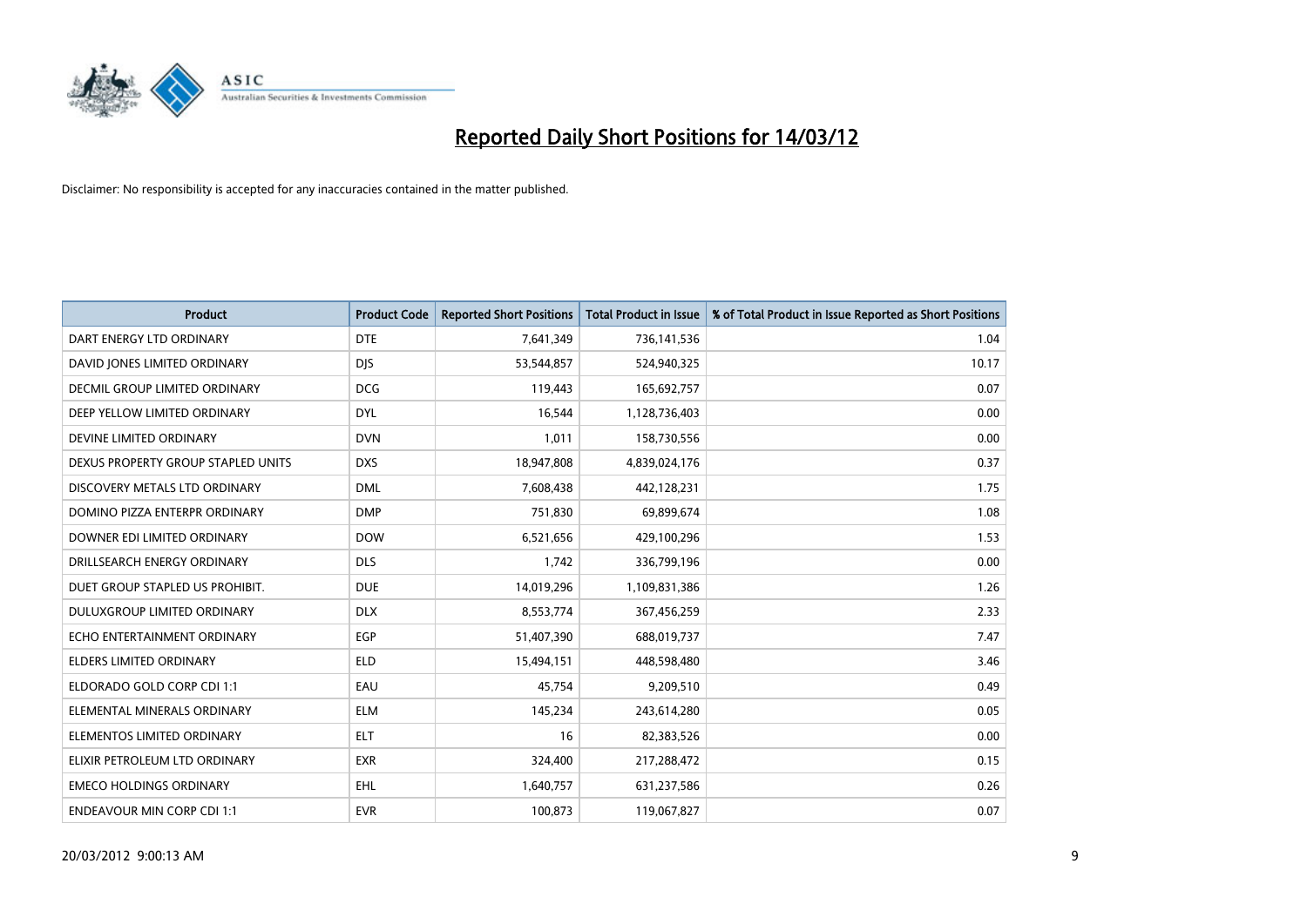

| <b>Product</b>                        | <b>Product Code</b> | <b>Reported Short Positions</b> | <b>Total Product in Issue</b> | % of Total Product in Issue Reported as Short Positions |
|---------------------------------------|---------------------|---------------------------------|-------------------------------|---------------------------------------------------------|
| <b>ENERGY RESOURCES ORDINARY 'A'</b>  | <b>ERA</b>          | 5,682,222                       | 517,725,062                   | 1.08                                                    |
| <b>ENERGY WORLD CORPOR. ORDINARY</b>  | <b>EWC</b>          | 25,529,936                      | 1,734,166,672                 | 1.45                                                    |
| <b>ENTEK ENERGY LTD ORDINARY</b>      | ETE                 | 489,903                         | 510,657,387                   | 0.10                                                    |
| <b>ENTELLECT LIMITED ORDINARY</b>     | <b>ESN</b>          | 464,050                         | 985,337,932                   | 0.05                                                    |
| <b>ENVESTRA LIMITED ORDINARY</b>      | <b>ENV</b>          | 2,548,360                       | 1,547,890,032                 | 0.16                                                    |
| EQUATORIAL RES LTD ORDINARY           | EQX                 | 18,698                          | 114,748,553                   | 0.02                                                    |
| <b>EUROZ LIMITED ORDINARY</b>         | <b>EZL</b>          | 15,266                          | 143,606,882                   | 0.01                                                    |
| EVOLUTION MINING LTD ORDINARY         | <b>EVN</b>          | 919,693                         | 707,105,713                   | 0.13                                                    |
| <b>EXCO RESOURCES LTD ORDINARY</b>    | <b>EXS</b>          | 5,560                           | 356,044,187                   | 0.00                                                    |
| EXOMA ENERGY LIMITED ORDINARY         | <b>EXE</b>          | 281,678                         | 417,357,759                   | 0.07                                                    |
| EXTRACT RESOURCES ORDINARY            | <b>EXT</b>          | 1,788,438                       | 252,220,823                   | 0.71                                                    |
| FAIRFAX MEDIA LTD ORDINARY            | <b>FXI</b>          | 270,622,352                     | 2,351,955,725                 | 11.53                                                   |
| FAR LTD ORDINARY                      | <b>FAR</b>          | 21,000,000                      | 2,150,080,157                 | 0.98                                                    |
| FINBAR GROUP LIMITED ORDINARY         | <b>FRI</b>          | 20,000                          | 213,456,237                   | 0.01                                                    |
| FISHER & PAYKEL APP. ORDINARY         | <b>FPA</b>          | 18,298                          | 724,235,162                   | 0.00                                                    |
| FISHER & PAYKEL H. ORDINARY           | <b>FPH</b>          | 4,999                           | 530,053,399                   | 0.00                                                    |
| FKP PROPERTY GROUP STAPLED SECURITIES | <b>FKP</b>          | 26,800,382                      | 1,197,968,723                 | 2.21                                                    |
| FLEETWOOD CORP ORDINARY               | <b>FWD</b>          | 262,015                         | 58,918,235                    | 0.43                                                    |
| FLETCHER BUILDING ORDINARY            | <b>FBU</b>          | 11,863,656                      | 680,739,504                   | 1.74                                                    |
| <b>FLEXIGROUP LIMITED ORDINARY</b>    | FXL                 | 50,396                          | 279,268,329                   | 0.02                                                    |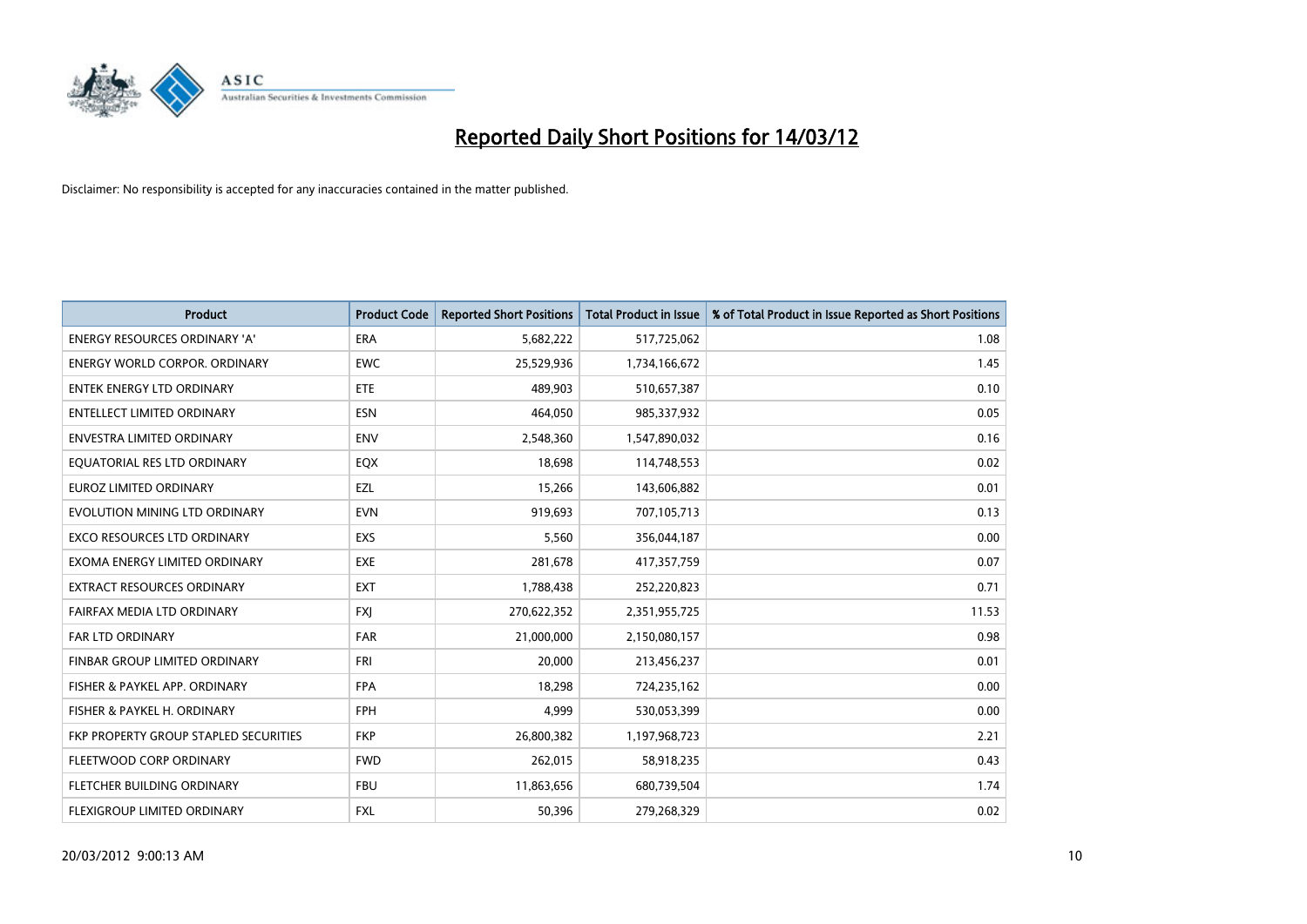

| <b>Product</b>                            | <b>Product Code</b> | <b>Reported Short Positions</b> | <b>Total Product in Issue</b> | % of Total Product in Issue Reported as Short Positions |
|-------------------------------------------|---------------------|---------------------------------|-------------------------------|---------------------------------------------------------|
| <b>FLIGHT CENTRE ORDINARY</b>             | <b>FLT</b>          | 9,349,691                       | 100,017,679                   | 9.30                                                    |
| FLINDERS MINES LTD ORDINARY               | <b>FMS</b>          | 34,486,561                      | 1,821,300,404                 | 1.90                                                    |
| FOCUS MINERALS LTD ORDINARY               | <b>FML</b>          | 1,716,734                       | 4,320,773,701                 | 0.03                                                    |
| <b>FORGE GROUP LIMITED ORDINARY</b>       | FGE                 | 121,206                         | 83,469,014                    | 0.14                                                    |
| FORTE ENERGY NL ORDINARY                  | FTE                 | 2,658,986                       | 695,589,311                   | 0.38                                                    |
| FORTESCUE METALS GRP ORDINARY             | <b>FMG</b>          | 90,095,167                      | 3,113,798,659                 | 2.88                                                    |
| <b>FUNTASTIC LIMITED ORDINARY</b>         | <b>FUN</b>          | 322,528                         | 367,956,819                   | 0.09                                                    |
| <b>G.U.D. HOLDINGS ORDINARY</b>           | GUD                 | 637,947                         | 70,803,455                    | 0.88                                                    |
| <b>GALAXY RESOURCES ORDINARY</b>          | GXY                 | 2,822,612                       | 323,327,000                   | 0.86                                                    |
| <b>GEODYNAMICS LIMITED ORDINARY</b>       | GDY                 | 35,073                          | 406,452,608                   | 0.01                                                    |
| <b>GINDALBIE METALS LTD ORDINARY</b>      | <b>GBG</b>          | 31,622,362                      | 1,247,487,454                 | 2.50                                                    |
| <b>GLOBAL MINING ORDINARY</b>             | GMI                 | 8,951                           | 181,898,994                   | 0.00                                                    |
| <b>GLOUCESTER COAL ORDINARY</b>           | GCL                 | 3,153,307                       | 202,905,967                   | 1.55                                                    |
| <b>GME RESOURCES LTD ORDINARY</b>         | <b>GME</b>          | 800                             | 322,635,902                   | 0.00                                                    |
| <b>GOLD ROAD RES LTD ORDINARY</b>         | GOR                 | 189,274                         | 389,950,665                   | 0.05                                                    |
| <b>GOLDEN WEST RESOURCE ORDINARY</b>      | GWR                 | 1,617                           | 192,142,447                   | 0.00                                                    |
| <b>GOODMAN FIELDER. ORDINARY</b>          | <b>GFF</b>          | 51,144,482                      | 1,955,559,207                 | 2.61                                                    |
| <b>GOODMAN GROUP STAPLED US PROHIBIT.</b> | <b>GMG</b>          | 60,098,388                      | 7,735,816,741                 | 0.78                                                    |
| <b>GPT GROUP STAPLED SEC.</b>             | <b>GPT</b>          | 19,581,761                      | 1,809,449,764                 | 1.07                                                    |
| <b>GRAINCORP LIMITED A CLASS ORDINARY</b> | <b>GNC</b>          | 932,584                         | 198,318,900                   | 0.46                                                    |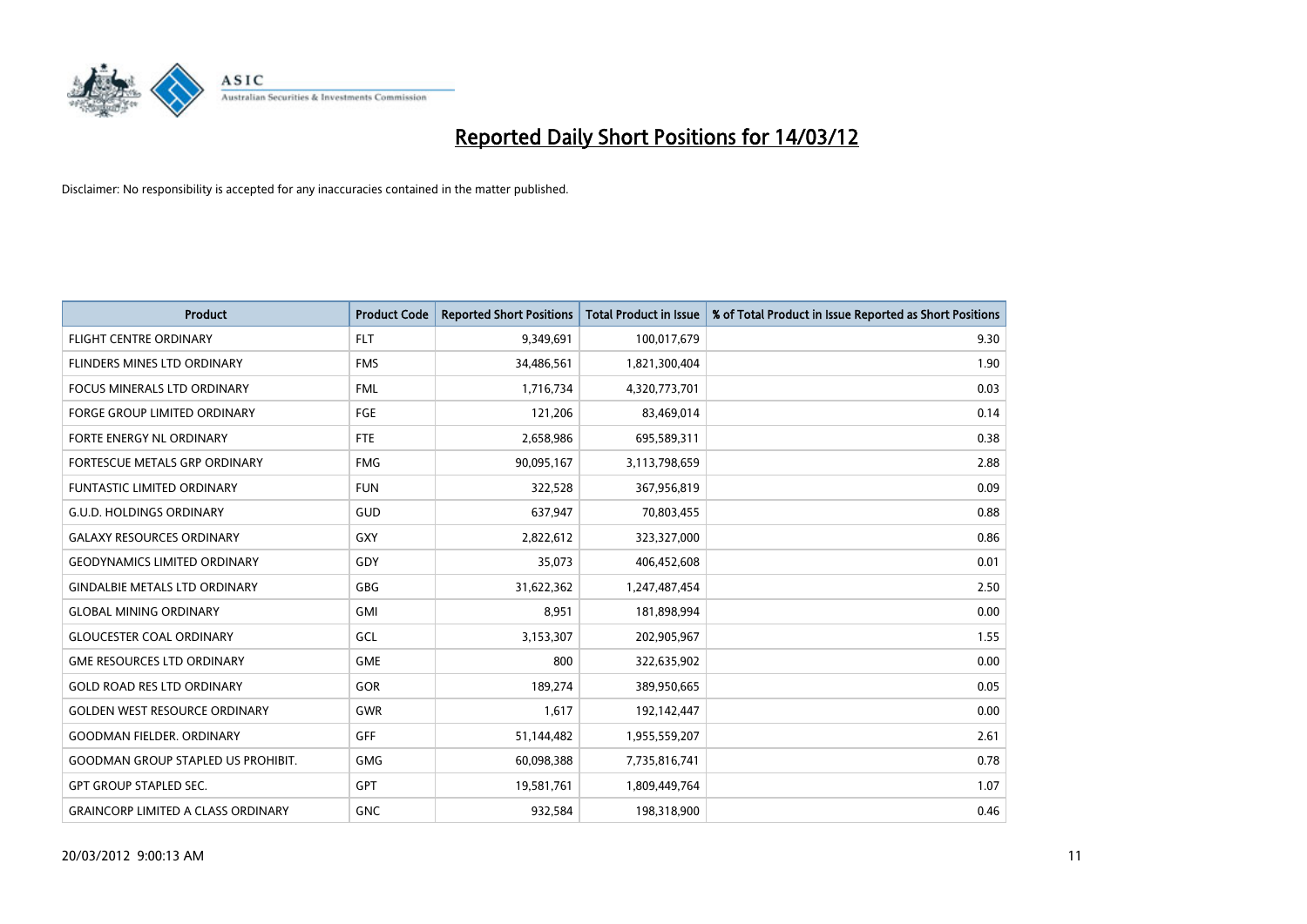

| <b>Product</b>                                   | <b>Product Code</b> | <b>Reported Short Positions</b> | <b>Total Product in Issue</b> | % of Total Product in Issue Reported as Short Positions |
|--------------------------------------------------|---------------------|---------------------------------|-------------------------------|---------------------------------------------------------|
| <b>GRANGE RESOURCES, ORDINARY</b>                | <b>GRR</b>          | 71,643                          | 1,154,359,727                 | 0.00                                                    |
| <b>GREENCAP LIMITED ORDINARY</b>                 | GCG                 |                                 | 263,879,446                   | 0.00                                                    |
| <b>GREENLAND MIN EN LTD ORDINARY</b>             | GGG                 | 3,351,554                       | 416,390,488                   | 0.80                                                    |
| <b>GROWTHPOINT PROPERTY ORD/UNIT STAPLED SEC</b> | GOZ                 | 101,324                         | 291,904,374                   | 0.03                                                    |
| <b>GRYPHON MINERALS LTD ORDINARY</b>             | GRY                 | 2,986,015                       | 348,164,983                   | 0.86                                                    |
| <b>GUILDFORD COAL LTD ORDINARY</b>               | <b>GUF</b>          | 2,646,035                       | 239,649,486                   | 1.09                                                    |
| <b>GUINNESS PEAT GROUP. CDI 1:1</b>              | <b>GPG</b>          | 23,054                          | 276,950,593                   | 0.01                                                    |
| <b>GUIARAT NRE COAL LTD ORDINARY</b>             | <b>GNM</b>          | 5,000                           | 993,137,858                   | 0.00                                                    |
| <b>GUNNS LIMITED ORDINARY</b>                    | <b>GNS</b>          | 63,207,187                      | 848,401,559                   | 7.43                                                    |
| <b>GWA GROUP LTD ORDINARY</b>                    | <b>GWA</b>          | 11,534,738                      | 301,525,014                   | 3.81                                                    |
| <b>HARVEY NORMAN ORDINARY</b>                    | <b>HVN</b>          | 72,490,478                      | 1,062,316,784                 | 6.84                                                    |
| HASTIE GROUP LIMITED ORDINARY                    | <b>HST</b>          | 312,217                         | 137,353,504                   | 0.21                                                    |
| HASTINGS DIVERSIFIED STAPLED SECURITY            | <b>HDF</b>          | 1,218,955                       | 530,001,072                   | 0.23                                                    |
| <b>HAVILAH RESOURCES NL ORDINARY</b>             | <b>HAV</b>          | 75,177                          | 101,311,223                   | 0.07                                                    |
| <b>HEARTWARE INT INC CDI 35:1</b>                | <b>HIN</b>          | 272,008                         | 43,772,855                    | 0.62                                                    |
| <b>HENDERSON GROUP CDI 1:1</b>                   | <b>HGG</b>          | 17,836,124                      | 653,764,818                   | 2.72                                                    |
| HFA HOLDINGS LIMITED ORDINARY                    | <b>HFA</b>          | 8,273                           | 117,332,831                   | 0.00                                                    |
| HIGHLANDS PACIFIC ORDINARY                       | <b>HIG</b>          | 2,623,147                       | 686,202,481                   | 0.38                                                    |
| HILLGROVE RES LTD ORDINARY                       | <b>HGO</b>          | 9,408,572                       | 793,698,575                   | 1.18                                                    |
| HILLS HOLDINGS LTD ORDINARY                      | <b>HIL</b>          | 3,588,228                       | 246,349,244                   | 1.44                                                    |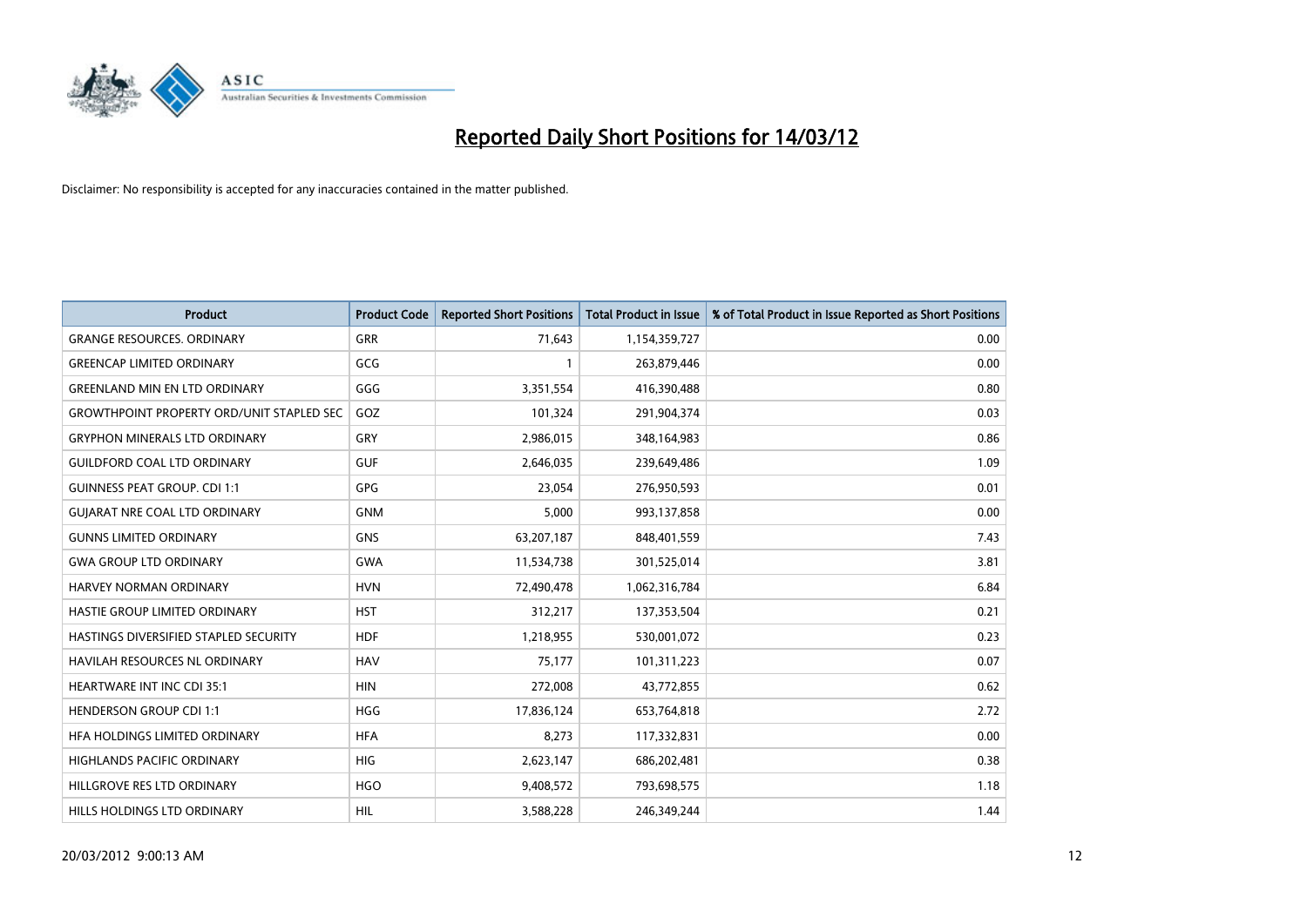

| <b>Product</b>                                | <b>Product Code</b> | <b>Reported Short Positions</b> | <b>Total Product in Issue</b> | % of Total Product in Issue Reported as Short Positions |
|-----------------------------------------------|---------------------|---------------------------------|-------------------------------|---------------------------------------------------------|
| HORIZON OIL LIMITED ORDINARY                  | <b>HZN</b>          | 21,530,118                      | 1,130,811,515                 | 1.89                                                    |
| <b>IINET LIMITED ORDINARY</b>                 | <b>IIN</b>          | 143,123                         | 160,968,847                   | 0.09                                                    |
| <b>ILUKA RESOURCES ORDINARY</b>               | ILU                 | 22,752,360                      | 418,700,517                   | 5.40                                                    |
| <b>IMDEX LIMITED ORDINARY</b>                 | <b>IMD</b>          | 1,455,142                       | 205,055,435                   | 0.70                                                    |
| IMF (AUSTRALIA) LTD ORDINARY                  | <b>IMF</b>          | 373,277                         | 123,828,193                   | 0.29                                                    |
| <b>IMX RESOURCES LTD ORDINARY</b>             | <b>IXR</b>          | 20,000                          | 262,612,803                   | 0.01                                                    |
| <b>INCITEC PIVOT ORDINARY</b>                 | IPL                 | 4,838,792                       | 1,628,730,107                 | 0.29                                                    |
| <b>INDEPENDENCE GROUP ORDINARY</b>            | <b>IGO</b>          | 6,550,025                       | 232,882,535                   | 2.80                                                    |
| INDOPHIL RESOURCES ORDINARY                   | <b>IRN</b>          | 1,387,395                       | 1,203,146,194                 | 0.09                                                    |
| <b>INDUSTREA LIMITED ORDINARY</b>             | IDL.                | 2,073,474                       | 368,992,435                   | 0.55                                                    |
| <b>INFIGEN ENERGY STAPLED SECURITIES</b>      | <b>IFN</b>          | 5,753,216                       | 762,265,972                   | 0.77                                                    |
| ING RE COM GROUP STAPLED SECURITIES           | ILF.                | 3,583                           | 441,029,194                   | 0.00                                                    |
| <b>INSURANCE AUSTRALIA ORDINARY</b>           | <b>IAG</b>          | 12,772,128                      | 2,079,034,021                 | 0.57                                                    |
| INTEGRA MINING LTD, ORDINARY                  | <b>IGR</b>          | 7,433,209                       | 846,293,881                   | 0.87                                                    |
| <b>INTREPID MINES ORDINARY</b>                | <b>IAU</b>          | 3,755,777                       | 524,401,963                   | 0.73                                                    |
| <b>INVESTA OFFICE FUND STAPLED SECURITIES</b> | <b>IOF</b>          | 6,028,143                       | 2,657,463,999                 | 0.21                                                    |
| <b>INVOCARE LIMITED ORDINARY</b>              | <b>IVC</b>          | 2,176,889                       | 110,030,298                   | 1.96                                                    |
| ION LIMITED ORDINARY                          | <b>ION</b>          | 164,453                         | 256,365,105                   | 0.06                                                    |
| <b>IOOF HOLDINGS LTD ORDINARY</b>             | IFL                 | 796,120                         | 229,794,395                   | 0.34                                                    |
| IRESS MARKET TECH. ORDINARY                   | <b>IRE</b>          | 1,812,138                       | 127,036,010                   | 1.43                                                    |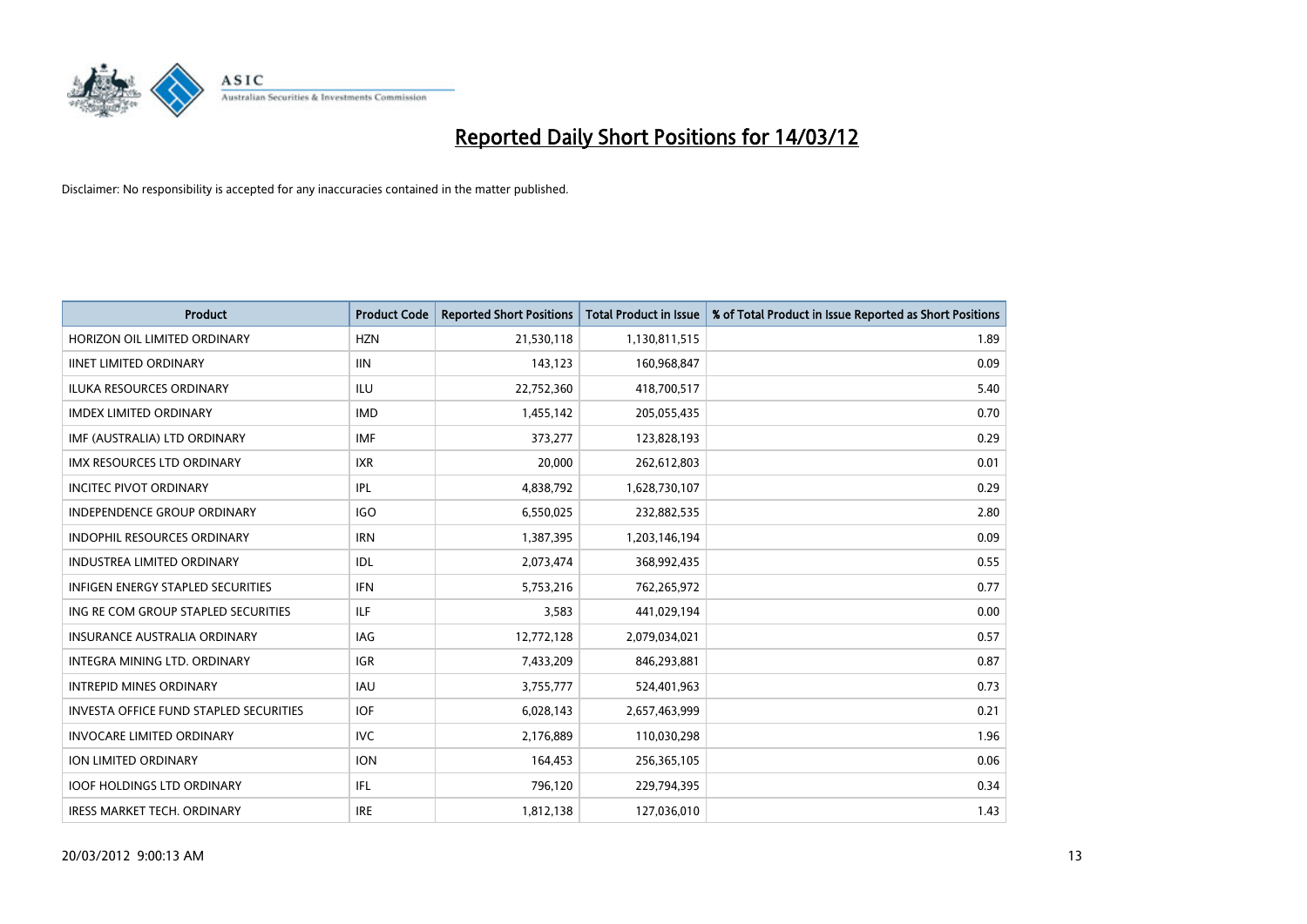

| <b>Product</b>                            | <b>Product Code</b> | <b>Reported Short Positions</b> | <b>Total Product in Issue</b> | % of Total Product in Issue Reported as Short Positions |
|-------------------------------------------|---------------------|---------------------------------|-------------------------------|---------------------------------------------------------|
| <b>IRON ORE HOLDINGS ORDINARY</b>         | <b>IOH</b>          | 76,077                          | 166,137,005                   | 0.04                                                    |
| ISHARES MSCI AUS 200 ISHARES MSCI AUS 200 | IOZ.                | 74,060                          | 4,352,373                     | 1.70                                                    |
| ISHARES S&P HIGH DIV ISHARES S&P HIGH DIV | <b>IHD</b>          | 98,652                          | 2,903,027                     | 3.40                                                    |
| ISHARES SMALL ORDS ISHARES SMALL ORDS     | <b>ISO</b>          | 606.809                         | 5,703,165                     | 10.64                                                   |
| <b>IVANHOE AUSTRALIA ORDINARY</b>         | <b>IVA</b>          | 2,119,622                       | 552,735,295                   | 0.39                                                    |
| <b>JACKA RESOURCES LTD ORDINARY</b>       | <b>IKA</b>          | 1,493,893                       | 175,465,377                   | 0.85                                                    |
| JAMES HARDIE INDUST CHESS DEPOSITARY INT  | <b>JHX</b>          | 18,555,430                      | 436,120,577                   | 4.20                                                    |
| <b>JAMESON RESOURCES ORDINARY</b>         | JAL                 | 1,600,000                       | 154,783,676                   | 1.03                                                    |
| <b>JB HI-FI LIMITED ORDINARY</b>          | <b>IBH</b>          | 20,623,458                      | 98,850,643                    | 20.86                                                   |
| <b>JUPITER MINES ORDINARY</b>             | <b>IMS</b>          | 10,190                          | 1,806,834,044                 | 0.00                                                    |
| KAGARA LTD ORDINARY                       | KZL                 | 13,217,186                      | 798,953,117                   | 1.64                                                    |
| KANGAROO RES LTD ORDINARY                 | <b>KRL</b>          | 128,980                         | 3,434,430,012                 | 0.00                                                    |
| KAROON GAS AUSTRALIA ORDINARY             | <b>KAR</b>          | 1,889,416                       | 221,420,769                   | 0.83                                                    |
| KATHMANDU HOLD LTD ORDINARY               | <b>KMD</b>          | 1,281,257                       | 200,000,000                   | 0.64                                                    |
| <b>KBL MINING LIMITED ORDINARY</b>        | <b>KBL</b>          | 1,820                           | 240,146,268                   | 0.00                                                    |
| <b>KENTOR GOLD LIMITED ORDINARY</b>       | KGL                 | 21,970                          | 106,209,874                   | 0.02                                                    |
| <b>KEYBRIDGE CAPITAL ORDINARY</b>         | KBC                 | 6,000                           | 172,070,564                   | 0.00                                                    |
| KINGSGATE CONSOLID, ORDINARY              | <b>KCN</b>          | 4,250,977                       | 150,876,565                   | 2.82                                                    |
| KINGSROSE MINING LTD ORDINARY             | <b>KRM</b>          | 246,095                         | 275,824,541                   | 0.08                                                    |
| LEIGHTON HOLDINGS ORDINARY                | LEI                 | 7,095,391                       | 337,087,596                   | 2.06                                                    |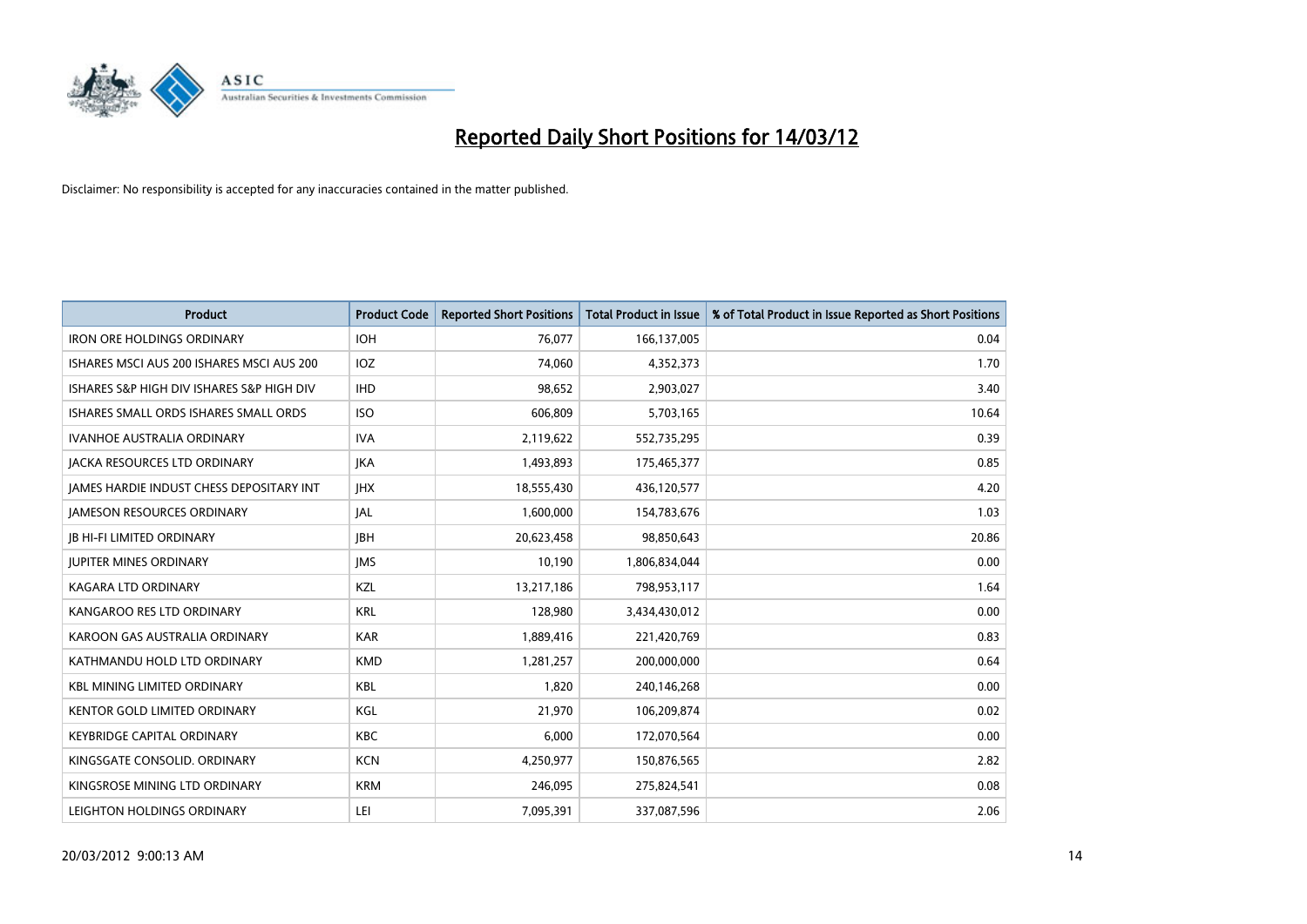

| <b>Product</b>                        | <b>Product Code</b> | <b>Reported Short Positions</b> | <b>Total Product in Issue</b> | % of Total Product in Issue Reported as Short Positions |
|---------------------------------------|---------------------|---------------------------------|-------------------------------|---------------------------------------------------------|
| LEND LEASE GROUP UNIT/ORD STAPLED     | <b>LLC</b>          | 2,525,776                       | 571,804,090                   | 0.43                                                    |
| LINC ENERGY LTD ORDINARY              | <b>LNC</b>          | 15,414,409                      | 504,487,631                   | 3.03                                                    |
| LIQUEFIED NATURAL ORDINARY            | <b>LNG</b>          | 292,800                         | 267,699,015                   | 0.11                                                    |
| LYCOPODIUM LIMITED ORDINARY           | LYL                 | 4,999                           | 38,655,103                    | 0.02                                                    |
| <b>LYNAS CORPORATION ORDINARY</b>     | <b>LYC</b>          | 143,904,047                     | 1,714,396,913                 | 8.42                                                    |
| M2 TELECOMMUNICATION ORDINARY         | <b>MTU</b>          | 88,949                          | 124,543,385                   | 0.06                                                    |
| <b>MACMAHON HOLDINGS ORDINARY</b>     | <b>MAH</b>          | 4,209,024                       | 738,631,705                   | 0.58                                                    |
| MACO ATLAS ROADS GRP ORDINARY STAPLED | <b>MQA</b>          | 12,265,777                      | 464,279,594                   | 2.64                                                    |
| MACQUARIE GROUP LTD ORDINARY          | <b>MOG</b>          | 7,088,709                       | 348,584,383                   | 2.01                                                    |
| MARENGO MINING ORDINARY               | <b>MGO</b>          | 39,850                          | 1,002,559,863                 | 0.00                                                    |
| MATRIX C & E LTD ORDINARY             | <b>MCE</b>          | 480,967                         | 77,081,507                    | 0.63                                                    |
| <b>MAVERICK DRILLING ORDINARY</b>     | <b>MAD</b>          | 5,603                           | 267,454,286                   | 0.00                                                    |
| MCMILLAN SHAKESPEARE ORDINARY         | <b>MMS</b>          | 301,576                         | 72,930,264                    | 0.42                                                    |
| <b>MCPHERSON'S LTD ORDINARY</b>       | <b>MCP</b>          | 14,050                          | 72,401,758                    | 0.02                                                    |
| MEDUSA MINING LTD ORDINARY            | <b>MML</b>          | 2,890,323                       | 188,903,911                   | 1.52                                                    |
| MELBOURNE IT LIMITED ORDINARY         | MLB                 | 158,489                         | 81,352,178                    | 0.19                                                    |
| MEO AUSTRALIA LTD ORDINARY            | MEO                 | 5,687,354                       | 539,913,260                   | 1.06                                                    |
| <b>MERMAID MARINE ORDINARY</b>        | <b>MRM</b>          | 964,501                         | 217,991,983                   | 0.44                                                    |
| MESOBLAST LIMITED ORDINARY            | <b>MSB</b>          | 13,841,231                      | 284,478,361                   | 4.87                                                    |
| METALS X LIMITED ORDINARY             | <b>MLX</b>          | 705,842                         | 1,320,540,009                 | 0.06                                                    |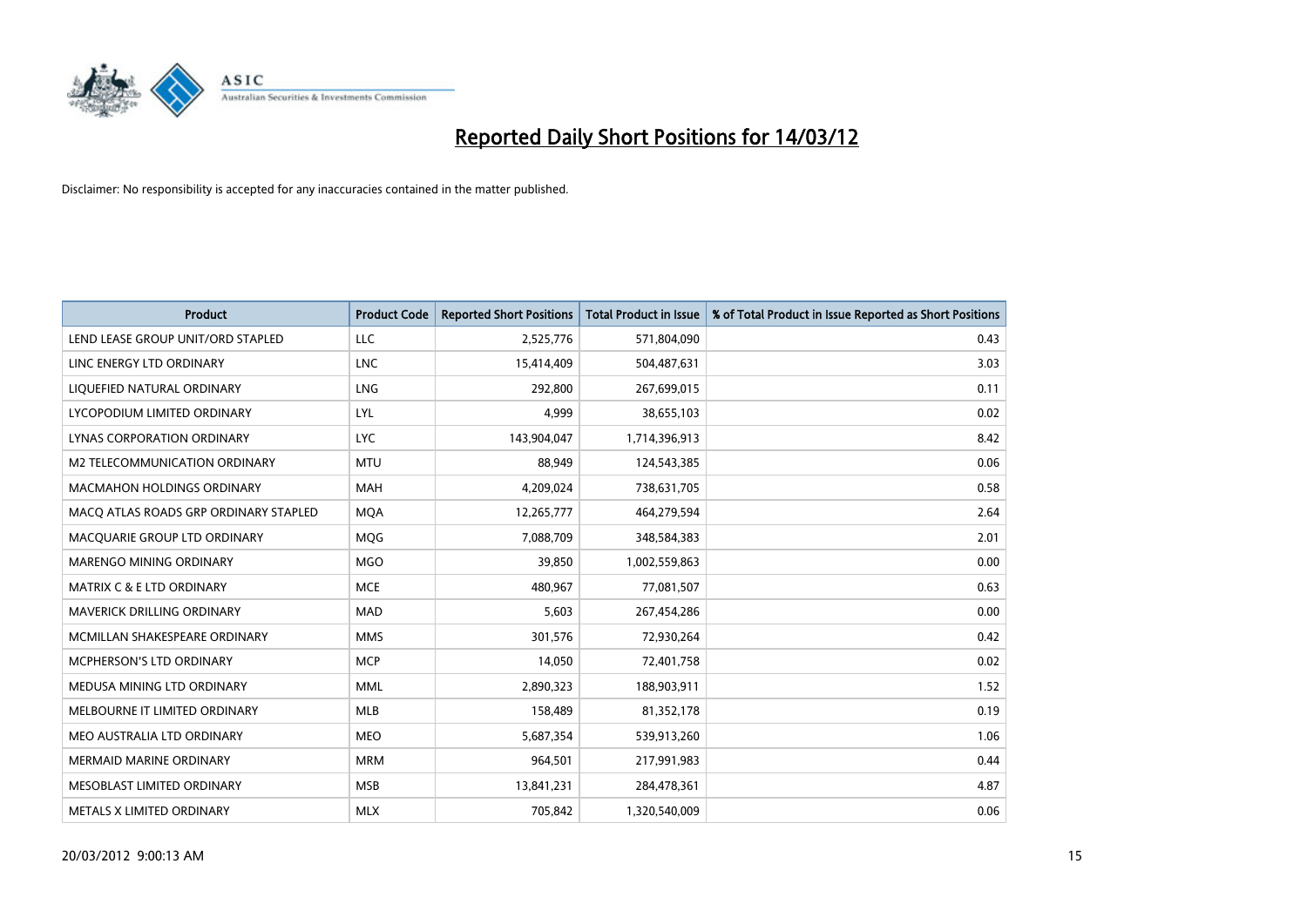

| <b>Product</b>                    | <b>Product Code</b> | <b>Reported Short Positions</b> | <b>Total Product in Issue</b> | % of Total Product in Issue Reported as Short Positions |
|-----------------------------------|---------------------|---------------------------------|-------------------------------|---------------------------------------------------------|
| METCASH LIMITED ORDINARY          | <b>MTS</b>          | 36,485,132                      | 771,345,864                   | 4.69                                                    |
| METGASCO LIMITED ORDINARY         | MEL                 | 341,837                         | 338,592,672                   | 0.10                                                    |
| METMINCO LIMITED ORDINARY         | <b>MNC</b>          | 1,414,309                       | 1,749,541,573                 | 0.07                                                    |
| MHM METALS LIMITED ORDINARY       | <b>MHM</b>          | 84,167                          | 104,145,268                   | 0.08                                                    |
| MICLYN EXP OFFSHR ORDINARY        | <b>MIO</b>          | 78,340                          | 278,515,705                   | 0.02                                                    |
| MINCOR RESOURCES NL ORDINARY      | <b>MCR</b>          | 1,645,791                       | 194,749,889                   | 0.83                                                    |
| MINERAL DEPOSITS ORDINARY         | <b>MDL</b>          | 223,989                         | 83,538,786                    | 0.27                                                    |
| MINERAL RESOURCES. ORDINARY       | <b>MIN</b>          | 642,118                         | 184,706,489                   | 0.34                                                    |
| MIRABELA NICKEL LTD ORDINARY      | <b>MBN</b>          | 11,779,828                      | 492,516,163                   | 2.41                                                    |
| MIRVAC GROUP STAPLED SECURITIES   | <b>MGR</b>          | 7,904,915                       | 3,416,996,915                 | 0.21                                                    |
| MOLOPO ENERGY LTD ORDINARY        | <b>MPO</b>          | 645,028                         | 245,579,810                   | 0.25                                                    |
| MOLY MINES LIMITED ORDINARY       | MOL                 | 47,831                          | 384,893,989                   | 0.01                                                    |
| MONADELPHOUS GROUP ORDINARY       | <b>MND</b>          | 1,542,974                       | 88,674,327                    | 1.73                                                    |
| MORTGAGE CHOICE LTD ORDINARY      | MOC                 | 2,260,802                       | 120,319,572                   | 1.88                                                    |
| <b>MOUNT GIBSON IRON ORDINARY</b> | <b>MGX</b>          | 5,278,403                       | 1,082,570,693                 | 0.48                                                    |
| MULTIPLEX SITES SITES             | <b>MXUPA</b>        | 32                              | 4,500,000                     | 0.00                                                    |
| MURCHISON METALS LTD ORDINARY     | <b>MMX</b>          | 4,523,081                       | 449,867,777                   | 1.00                                                    |
| MYER HOLDINGS LTD ORDINARY        | <b>MYR</b>          | 57,342,161                      | 583,384,551                   | 9.80                                                    |
| <b>MYSTATE LIMITED ORDINARY</b>   | <b>MYS</b>          | 1,400                           | 86,963,862                    | 0.00                                                    |
| NATIONAL AUST. BANK ORDINARY      | <b>NAB</b>          | 14,974,639                      | 2,239,201,841                 | 0.63                                                    |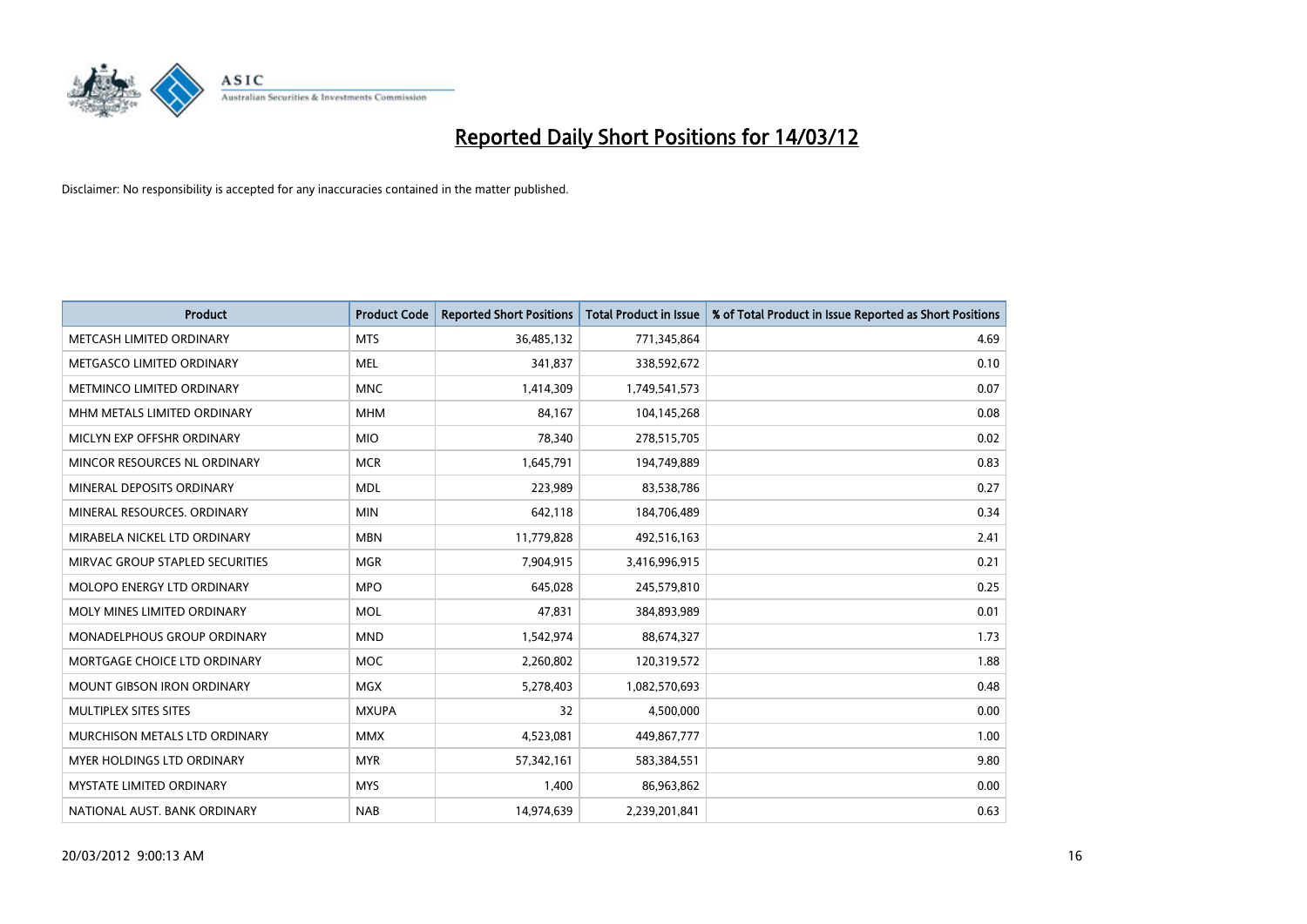

| <b>Product</b>                | <b>Product Code</b> | <b>Reported Short Positions</b> | <b>Total Product in Issue</b> | % of Total Product in Issue Reported as Short Positions |
|-------------------------------|---------------------|---------------------------------|-------------------------------|---------------------------------------------------------|
| NATURAL FUEL LIMITED ORDINARY | <b>NFL</b>          |                                 | 1,121,912                     | 0.00                                                    |
| NAVIGATOR RESOURCES ORDINARY  | <b>NAV</b>          | 500                             | 2,222,216,576                 | 0.00                                                    |
| NAVITAS LIMITED ORDINARY      | <b>NVT</b>          | 8,157,589                       | 375,318,628                   | 2.17                                                    |
| NEON ENERGY LIMITED ORDINARY  | <b>NEN</b>          | 89,732                          | 436,414,518                   | 0.02                                                    |
| NEPTUNE MARINE ORDINARY       | <b>NMS</b>          | 182,253                         | 1,748,545,632                 | 0.01                                                    |
| NEW HOPE CORPORATION ORDINARY | <b>NHC</b>          | 620,814                         | 830,411,534                   | 0.06                                                    |
| NEWCREST MINING ORDINARY      | <b>NCM</b>          | 2,984,076                       | 764,960,000                   | 0.36                                                    |
| NEWS CORP A NON-VOTING CDI    | <b>NWSLV</b>        | 2,241,412                       | 1,665,097,873                 | 0.12                                                    |
| NEWS CORP B VOTING CDI        | <b>NWS</b>          | 3,381,119                       | 798,520,953                   | 0.44                                                    |
| NEXBIS LIMITED ORDINARY       | <b>NBS</b>          | 63,733                          | 798,356,704                   | 0.01                                                    |
| NEXTDC LIMITED ORDINARY       | <b>NXT</b>          | 33,906                          | 123,533,558                   | 0.03                                                    |
| NEXUS ENERGY LIMITED ORDINARY | <b>NXS</b>          | 4,817,478                       | 1,326,821,159                 | 0.35                                                    |
| NIB HOLDINGS LIMITED ORDINARY | <b>NHF</b>          | 126,281                         | 466,502,955                   | 0.02                                                    |
| NIDO PETROLEUM ORDINARY       | <b>NDO</b>          | 105,313                         | 1,389,163,151                 | 0.01                                                    |
| NKWE PLATINUM 10C US COMMON   | <b>NKP</b>          | 749                             | 559,651,184                   | 0.00                                                    |
| NOBLE MINERAL RES ORDINARY    | <b>NMG</b>          | 1,548,170                       | 550,620,653                   | 0.28                                                    |
| NORTHERN IRON LTD ORDINARY    | <b>NFE</b>          | 837,770                         | 369,980,113                   | 0.24                                                    |
| NORTHERN STAR ORDINARY        | <b>NST</b>          | 1,768                           | 402,170,706                   | 0.00                                                    |
| NRW HOLDINGS LIMITED ORDINARY | <b>NWH</b>          | 232,451                         | 278,888,011                   | 0.08                                                    |
| NUCOAL RESOURCES LTD ORDINARY | <b>NCR</b>          | 173,036                         | 747,499,169                   | 0.02                                                    |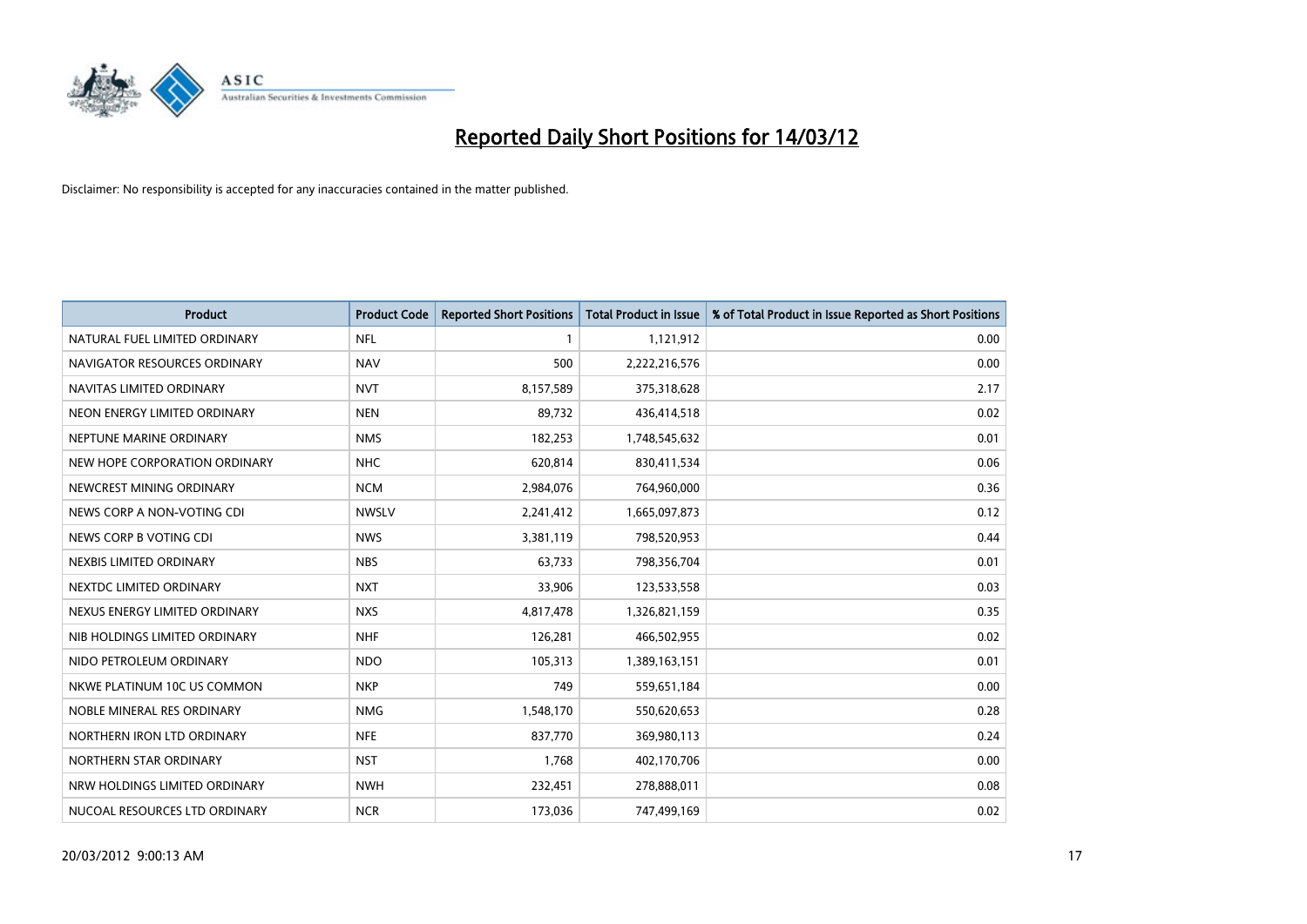

| <b>Product</b>                        | <b>Product Code</b> | <b>Reported Short Positions</b> | <b>Total Product in Issue</b> | % of Total Product in Issue Reported as Short Positions |
|---------------------------------------|---------------------|---------------------------------|-------------------------------|---------------------------------------------------------|
| NUFARM LIMITED ORDINARY               | <b>NUF</b>          | 4,059,082                       | 262,018,057                   | 1.54                                                    |
| OAKTON LIMITED ORDINARY               | <b>OKN</b>          | 1,111,323                       | 93,800,235                    | 1.18                                                    |
| OCEANAGOLD CORP. CHESS DEPOSITARY INT | <b>OGC</b>          | 1,116,544                       | 262,827,709                   | 0.42                                                    |
| OCEANIA CAPITAL LTD ORDINARY          | <b>OCP</b>          | 2,500                           | 25,677,757                    | 0.01                                                    |
| OIL SEARCH LTD ORDINARY               | OSH                 | 9,321,568                       | 1,325,155,171                 | 0.66                                                    |
| OM HOLDINGS LIMITED ORDINARY          | OMH                 | 5,447,578                       | 604,105,150                   | 0.90                                                    |
| <b>ONESTEEL LIMITED ORDINARY</b>      | OST                 | 37,488,122                      | 1,342,393,583                 | 2.76                                                    |
| ORICA LIMITED ORDINARY                | ORI                 | 4,652,624                       | 365,007,037                   | 1.28                                                    |
| ORIGIN ENERGY ORDINARY                | <b>ORG</b>          | 5,625,946                       | 1,086,243,519                 | 0.51                                                    |
| OROCOBRE LIMITED ORDINARY             | <b>ORE</b>          | 91,932                          | 103,195,029                   | 0.08                                                    |
| OROTONGROUP LIMITED ORDINARY          | <b>ORL</b>          | 5,935                           | 40,880,902                    | 0.01                                                    |
| OTTO ENERGY LIMITED ORDINARY          | <b>OEL</b>          | 109,204                         | 1,138,290,071                 | 0.01                                                    |
| OZ MINERALS ORDINARY                  | OZL                 | 7,976,880                       | 313,266,898                   | 2.56                                                    |
| <b>PACIFIC BRANDS ORDINARY</b>        | PBG                 | 8,392,727                       | 912,915,695                   | 0.92                                                    |
| PALADIN ENERGY LTD ORDINARY           | <b>PDN</b>          | 35,123,865                      | 835,645,290                   | 4.21                                                    |
| PANAUST LIMITED ORDINARY              | <b>PNA</b>          | 9,039,747                       | 602,450,076                   | 1.50                                                    |
| PANORAMIC RESOURCES ORDINARY          | PAN                 | 581,486                         | 207,050,710                   | 0.28                                                    |
| PAPERLINX LIMITED ORDINARY            | <b>PPX</b>          | 10,177,292                      | 609,280,761                   | 1.66                                                    |
| PAPILLON RES LTD ORDINARY             | <b>PIR</b>          | 68,223                          | 239,300,009                   | 0.03                                                    |
| PATTIES FOODS LTD ORDINARY            | PFL                 | 1,277                           | 138,989,223                   | 0.00                                                    |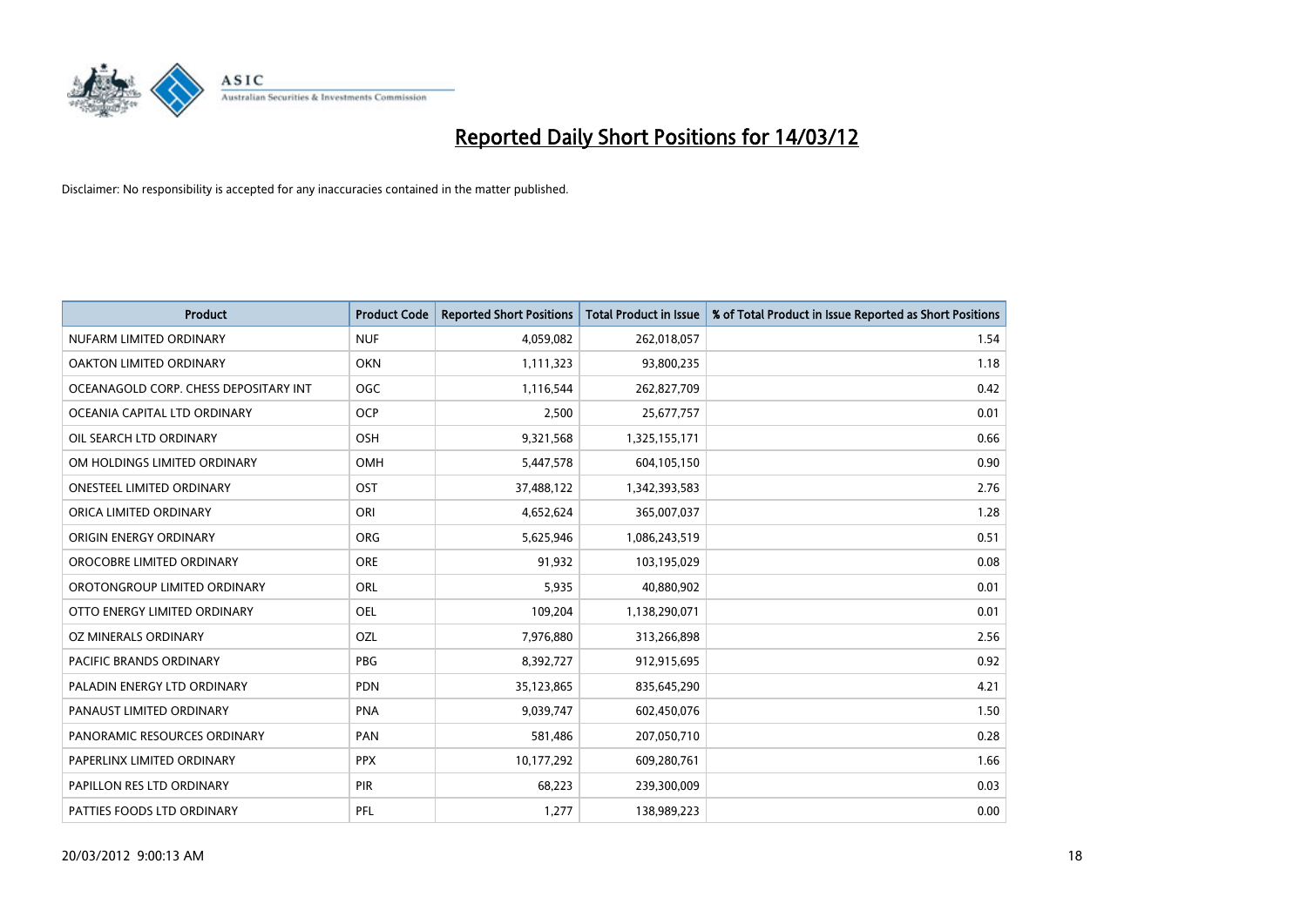

| <b>Product</b>                | <b>Product Code</b> | <b>Reported Short Positions</b> | <b>Total Product in Issue</b> | % of Total Product in Issue Reported as Short Positions |
|-------------------------------|---------------------|---------------------------------|-------------------------------|---------------------------------------------------------|
| PEET LIMITED ORDINARY         | <b>PPC</b>          | 179,891                         | 320,170,604                   | 0.06                                                    |
| PENINSULA ENERGY LTD ORDINARY | <b>PEN</b>          | 3,995,756                       | 2,141,017,026                 | 0.19                                                    |
| PERILYA LIMITED ORDINARY      | PEM                 | 9,816                           | 769,316,426                   | 0.00                                                    |
| PERPETUAL LIMITED ORDINARY    | <b>PPT</b>          | 2,421,366                       | 41,980,678                    | 5.77                                                    |
| PERSEUS MINING LTD ORDINARY   | PRU                 | 7,323,879                       | 457,562,088                   | 1.57                                                    |
| PETSEC ENERGY ORDINARY        | <b>PSA</b>          | 223,332                         | 235,283,622                   | 0.09                                                    |
| PHARMAXIS LTD ORDINARY        | <b>PXS</b>          | 2,301,840                       | 305,890,989                   | 0.75                                                    |
| PHOTON GROUP LTD ORDINARY     | PGA                 | 1,250,510                       | 1,540,886,866                 | 0.08                                                    |
| PLATINUM ASSET ORDINARY       | <b>PTM</b>          | 6,140,398                       | 561,347,878                   | 1.10                                                    |
| PLATINUM AUSTRALIA ORDINARY   | <b>PLA</b>          | 3,453,585                       | 504,968,043                   | 0.69                                                    |
| PLATINUM CAPITAL LTD ORDINARY | <b>PMC</b>          | 1                               | 165,776,239                   | 0.00                                                    |
| PMI GOLD CORP CDI 1:1         | <b>PVM</b>          | 19,202                          | 58,931,262                    | 0.03                                                    |
| PMP LIMITED ORDINARY          | <b>PMP</b>          | 29,265                          | 325,461,328                   | 0.01                                                    |
| PORT BOUVARD LIMITED ORDINARY | PBD                 | 6,754                           | 593,868,295                   | 0.00                                                    |
| PREMIER INVESTMENTS ORDINARY  | <b>PMV</b>          | 550,139                         | 155,062,831                   | 0.35                                                    |
| PRIMA BIOMED LTD ORDINARY     | <b>PRR</b>          | 5,690,967                       | 1,064,963,388                 | 0.53                                                    |
| PRIMARY HEALTH CARE ORDINARY  | <b>PRY</b>          | 11,083,917                      | 500,386,679                   | 2.21                                                    |
| PRIME MEDIA GRP LTD ORDINARY  | <b>PRT</b>          | $\overline{2}$                  | 366,330,303                   | 0.00                                                    |
| PRIMEAG AUSTRALIA ORDINARY    | PAG                 | 20,449                          | 266,394,444                   | 0.01                                                    |
| PROGEN PHARMACEUTIC ORDINARY  | PGL                 | 151,596                         | 24,709,097                    | 0.61                                                    |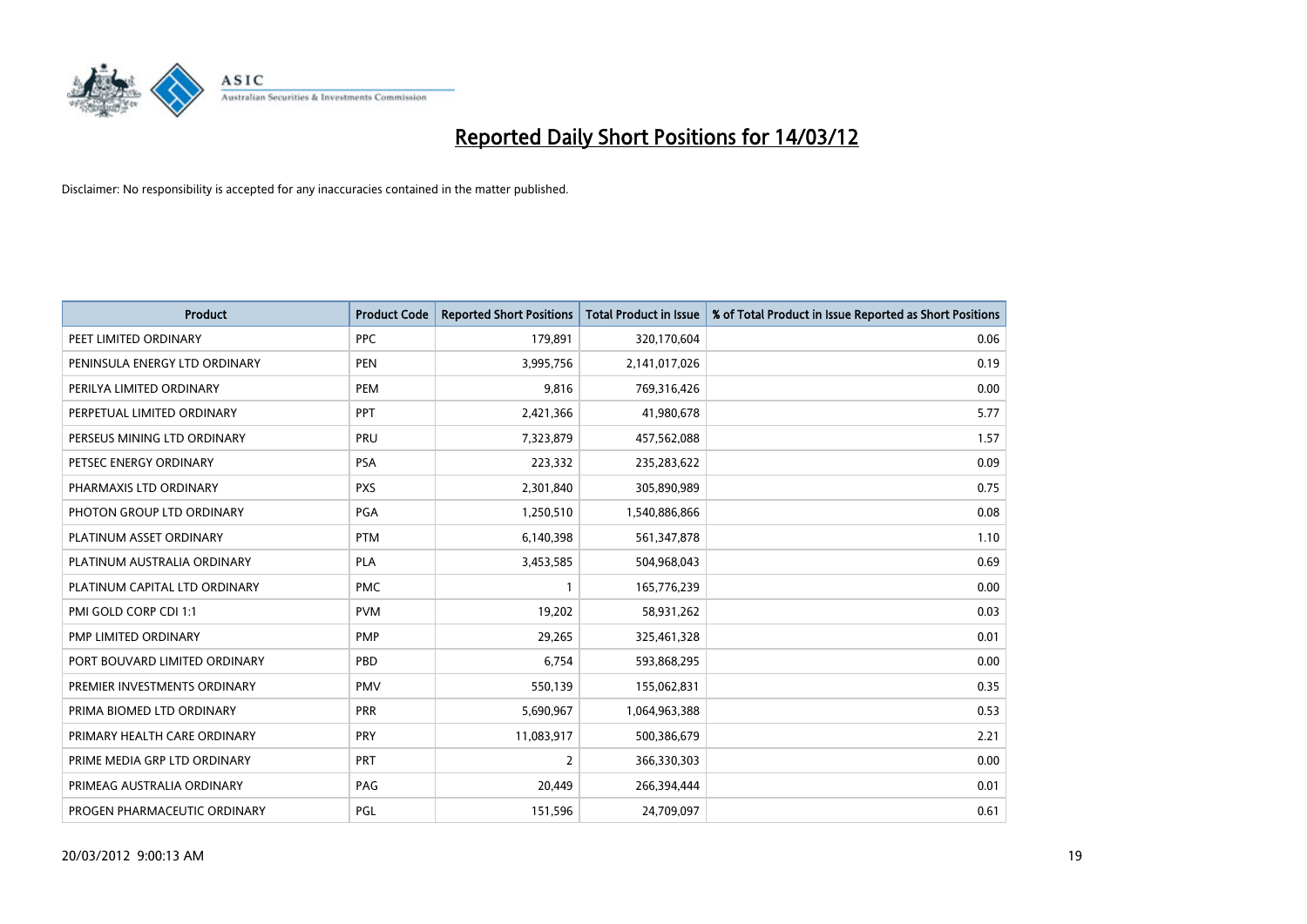

| <b>Product</b>                      | <b>Product Code</b> | <b>Reported Short Positions</b> | <b>Total Product in Issue</b> | % of Total Product in Issue Reported as Short Positions |
|-------------------------------------|---------------------|---------------------------------|-------------------------------|---------------------------------------------------------|
| PROGRAMMED ORDINARY                 | <b>PRG</b>          | 525,451                         | 118,173,778                   | 0.43                                                    |
| <b>PSIVIDA CORP CDI 1:1</b>         | <b>PVA</b>          | 6,878                           | 8,973,987                     | 0.08                                                    |
| <b>QANTAS AIRWAYS ORDINARY</b>      | QAN                 | 44,535,855                      | 2,265,123,620                 | 1.96                                                    |
| OBE INSURANCE GROUP ORDINARY        | <b>OBE</b>          | 26,698,858                      | 1,157,601,767                 | 2.27                                                    |
| OR NATIONAL LIMITED ORDINARY        | <b>ORN</b>          | 15,996,893                      | 2,440,000,000                 | 0.65                                                    |
| ORXPHARMA LTD ORDINARY              | <b>ORX</b>          | 677,385                         | 144,459,706                   | 0.47                                                    |
| <b>QUBE LOGISTICS HLDG ORDINARY</b> | <b>QUB</b>          | 2,140,455                       | 889,404,644                   | 0.22                                                    |
| RAMELIUS RESOURCES ORDINARY         | <b>RMS</b>          | 1,152,641                       | 335,775,519                   | 0.34                                                    |
| RAMSAY HEALTH CARE ORDINARY         | <b>RHC</b>          | 1,673,306                       | 202,081,252                   | 0.81                                                    |
| <b>RCR TOMLINSON ORDINARY</b>       | <b>RCR</b>          | 69,011                          | 134,028,849                   | 0.05                                                    |
| <b>REA GROUP ORDINARY</b>           | <b>REA</b>          | 413,712                         | 131,714,699                   | 0.33                                                    |
| <b>RECKON LIMITED ORDINARY</b>      | <b>RKN</b>          | 807,313                         | 132,839,672                   | 0.61                                                    |
| <b>RED 5 LIMITED ORDINARY</b>       | <b>RED</b>          | 519                             | 128,412,536                   | 0.00                                                    |
| <b>RED FORK ENERGY ORDINARY</b>     | <b>RFE</b>          | 12,928                          | 310,229,853                   | 0.00                                                    |
| REDBANK ENERGY LTD ORDINARY         | <b>AEJ</b>          | 19                              | 786,287                       | 0.00                                                    |
| REED RESOURCES LTD ORDINARY         | <b>RDR</b>          | 338,239                         | 264,742,501                   | 0.13                                                    |
| REGIONAL EXPRESS ORDINARY           | <b>REX</b>          | 20,800                          | 121,254,902                   | 0.02                                                    |
| <b>REGIS RESOURCES ORDINARY</b>     | <b>RRL</b>          | 2,799,536                       | 439,461,863                   | 0.63                                                    |
| RESMED INC CDI 10:1                 | <b>RMD</b>          | 7,077,901                       | 1,556,242,300                 | 0.44                                                    |
| RESOLUTE MINING ORDINARY            | <b>RSG</b>          | 1,530,574                       | 655,756,462                   | 0.21                                                    |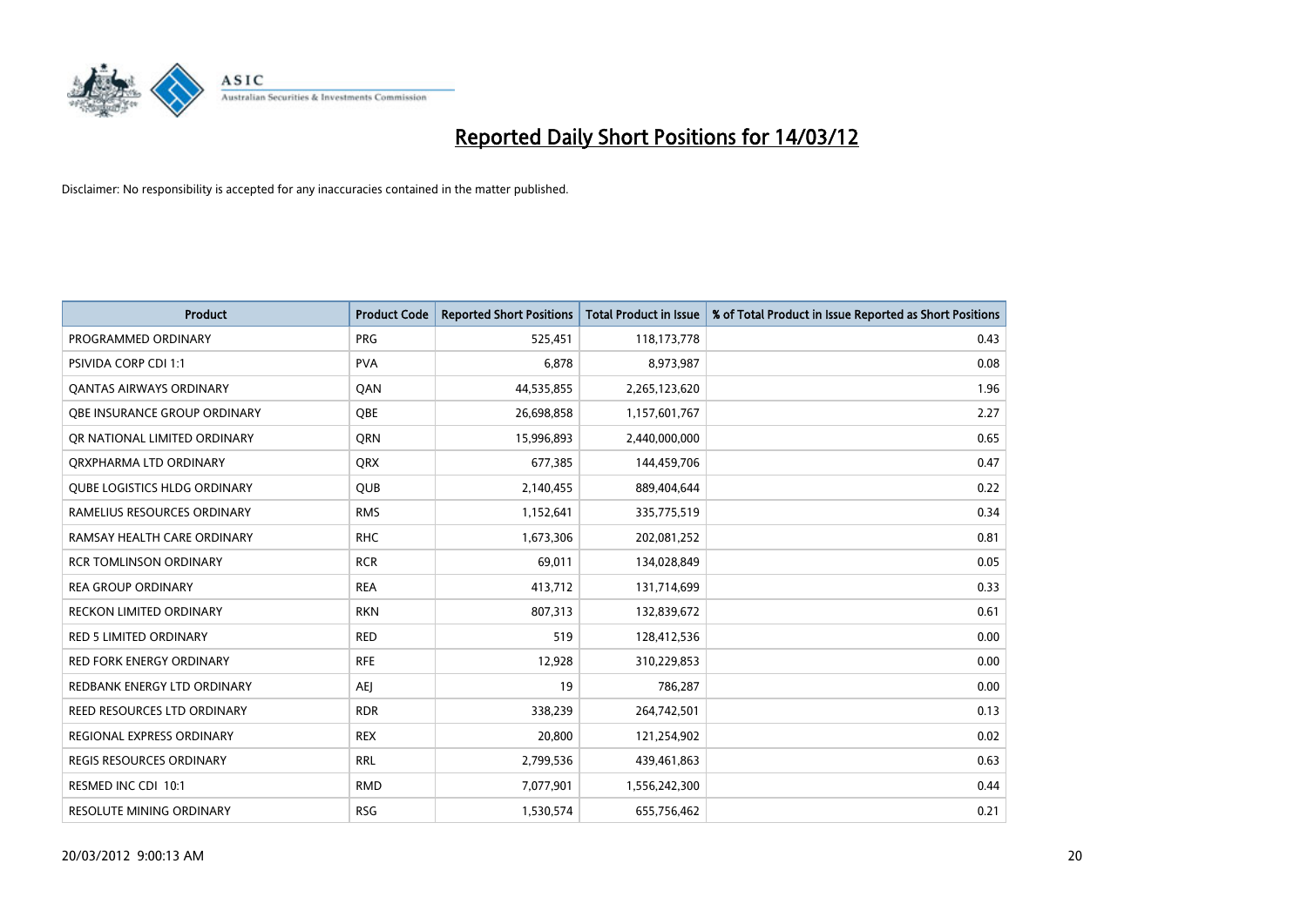

| <b>Product</b>                      | <b>Product Code</b> | <b>Reported Short Positions</b> | <b>Total Product in Issue</b> | % of Total Product in Issue Reported as Short Positions |
|-------------------------------------|---------------------|---------------------------------|-------------------------------|---------------------------------------------------------|
| <b>RESOURCE GENERATION ORDINARY</b> | <b>RES</b>          | 157,911                         | 262,895,652                   | 0.06                                                    |
| REVERSE CORP LIMITED ORDINARY       | <b>REF</b>          | 25,141                          | 92,382,175                    | 0.03                                                    |
| REX MINERALS LIMITED ORDINARY       | <b>RXM</b>          | 1,082,443                       | 153,847,284                   | 0.70                                                    |
| <b>RHG LIMITED ORDINARY</b>         | <b>RHG</b>          | 31,776                          | 308,483,177                   | 0.01                                                    |
| <b>RIALTO ENERGY ORDINARY</b>       | <b>RIA</b>          | 2,466,317                       | 600,310,224                   | 0.41                                                    |
| <b>RIDLEY CORPORATION ORDINARY</b>  | <b>RIC</b>          | 83,429                          | 307,817,071                   | 0.02                                                    |
| RIO TINTO LIMITED ORDINARY          | <b>RIO</b>          | 21,578,941                      | 435,758,720                   | 4.89                                                    |
| <b>RIVERCITY MOTORWAY STAPLED</b>   | <b>RCY</b>          | 132,000                         | 957,010,115                   | 0.01                                                    |
| ROC OIL COMPANY ORDINARY            | <b>ROC</b>          | 4,920,965                       | 682,506,352                   | 0.72                                                    |
| ROYAL WOLF HOLDINGS ORDINARY        | <b>RWH</b>          | 60,000                          | 100,387,052                   | 0.06                                                    |
| RURALCO HOLDINGS ORDINARY           | <b>RHL</b>          | 4,288                           | 55,019,284                    | 0.01                                                    |
| SAI GLOBAL LIMITED ORDINARY         | SAI                 | 2,538,117                       | 202,469,239                   | 1.26                                                    |
| SALMAT LIMITED ORDINARY             | <b>SLM</b>          | 189,443                         | 159,802,174                   | 0.11                                                    |
| SAMSON OIL & GAS LTD ORDINARY       | SSN                 | 2,876,836                       | 1,757,456,009                 | 0.15                                                    |
| SANDFIRE RESOURCES ORDINARY         | <b>SFR</b>          | 1,684,281                       | 151,113,635                   | 1.10                                                    |
| <b>SANTOS LTD ORDINARY</b>          | <b>STO</b>          | 16,772,198                      | 942,518,741                   | 1.75                                                    |
| SARACEN MINERAL ORDINARY            | SAR                 | 729,950                         | 593,993,240                   | 0.12                                                    |
| SEDGMAN LIMITED ORDINARY            | <b>SDM</b>          | 188,126                         | 212,715,619                   | 0.07                                                    |
| SEEK LIMITED ORDINARY               | <b>SEK</b>          | 15,349,270                      | 337,101,307                   | 4.54                                                    |
| SENETAS CORPORATION ORDINARY        | <b>SEN</b>          | 756,999                         | 463,105,195                   | 0.16                                                    |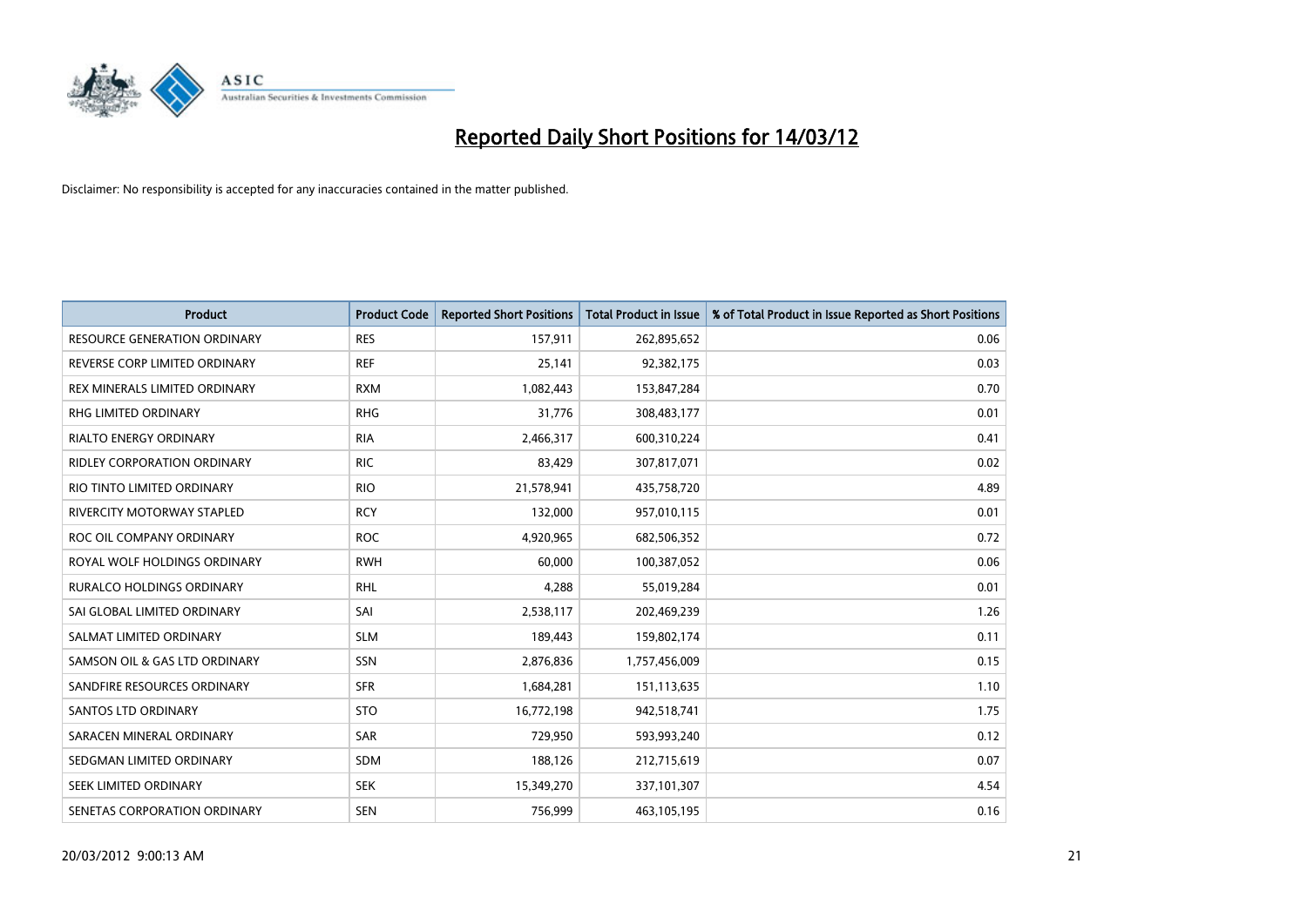

| <b>Product</b>                           | <b>Product Code</b> | <b>Reported Short Positions</b> | <b>Total Product in Issue</b> | % of Total Product in Issue Reported as Short Positions |
|------------------------------------------|---------------------|---------------------------------|-------------------------------|---------------------------------------------------------|
| SENEX ENERGY LIMITED ORDINARY            | SXY                 | 912,043                         | 923,847,416                   | 0.10                                                    |
| SERVCORP LIMITED ORDINARY                | <b>SRV</b>          | 77,000                          | 98,440,807                    | 0.08                                                    |
| SERVICE STREAM ORDINARY                  | <b>SSM</b>          | 344,663                         | 283,418,867                   | 0.12                                                    |
| SEVEN GROUP HOLDINGS ORDINARY            | <b>SVW</b>          | 986,008                         | 306,910,281                   | 0.33                                                    |
| SEVEN WEST MEDIA LTD ORDINARY            | <b>SWM</b>          | 10,996,435                      | 645,719,542                   | 1.68                                                    |
| SIGMA PHARMACEUTICAL ORDINARY            | <b>SIP</b>          | 13,317,036                      | 1,178,626,572                 | 1.14                                                    |
| SILEX SYSTEMS ORDINARY                   | <b>SLX</b>          | 587,813                         | 170,133,997                   | 0.33                                                    |
| SILVER LAKE RESOURCE ORDINARY            | <b>SLR</b>          | 254,083                         | 220,264,064                   | 0.11                                                    |
| SIMS METAL MGMT LTD ORDINARY             | SGM                 | 6,496,946                       | 205,856,443                   | 3.15                                                    |
| SINGAPORE TELECOMM. CHESS DEPOSITARY INT | SGT                 | 12,700,404                      | 176,974,336                   | 7.16                                                    |
| SIRIUS RESOURCES NL ORDINARY             | <b>SIR</b>          | 82,500                          | 150,934,586                   | 0.05                                                    |
| SIRTEX MEDICAL ORDINARY                  | <b>SRX</b>          | 60                              | 55,768,136                    | 0.00                                                    |
| SKILLED GROUP LTD ORDINARY               | <b>SKE</b>          | 1,430,432                       | 233,487,276                   | 0.61                                                    |
| SKY CITY ENTERTAIN, ORDINARY             | <b>SKC</b>          | 712,003                         | 576,958,340                   | 0.12                                                    |
| <b>SKY NETWORK ORDINARY</b>              | <b>SKT</b>          | 407,000                         | 389,139,785                   | 0.10                                                    |
| SMS MANAGEMENT, ORDINARY                 | <b>SMX</b>          | 603,760                         | 68,290,180                    | 0.88                                                    |
| SONIC HEALTHCARE ORDINARY                | <b>SHL</b>          | 6,723,524                       | 389,969,875                   | 1.74                                                    |
| SOUL PATTINSON (W.H) ORDINARY            | <b>SOL</b>          | 3,999                           | 239,395,320                   | 0.00                                                    |
| SOUTH BOULDER MINES ORDINARY             | <b>STB</b>          | 124,442                         | 116,232,826                   | 0.10                                                    |
| SP AUSNET STAPLED SECURITIES             | SPN                 | 2,886,644                       | 2,896,219,682                 | 0.07                                                    |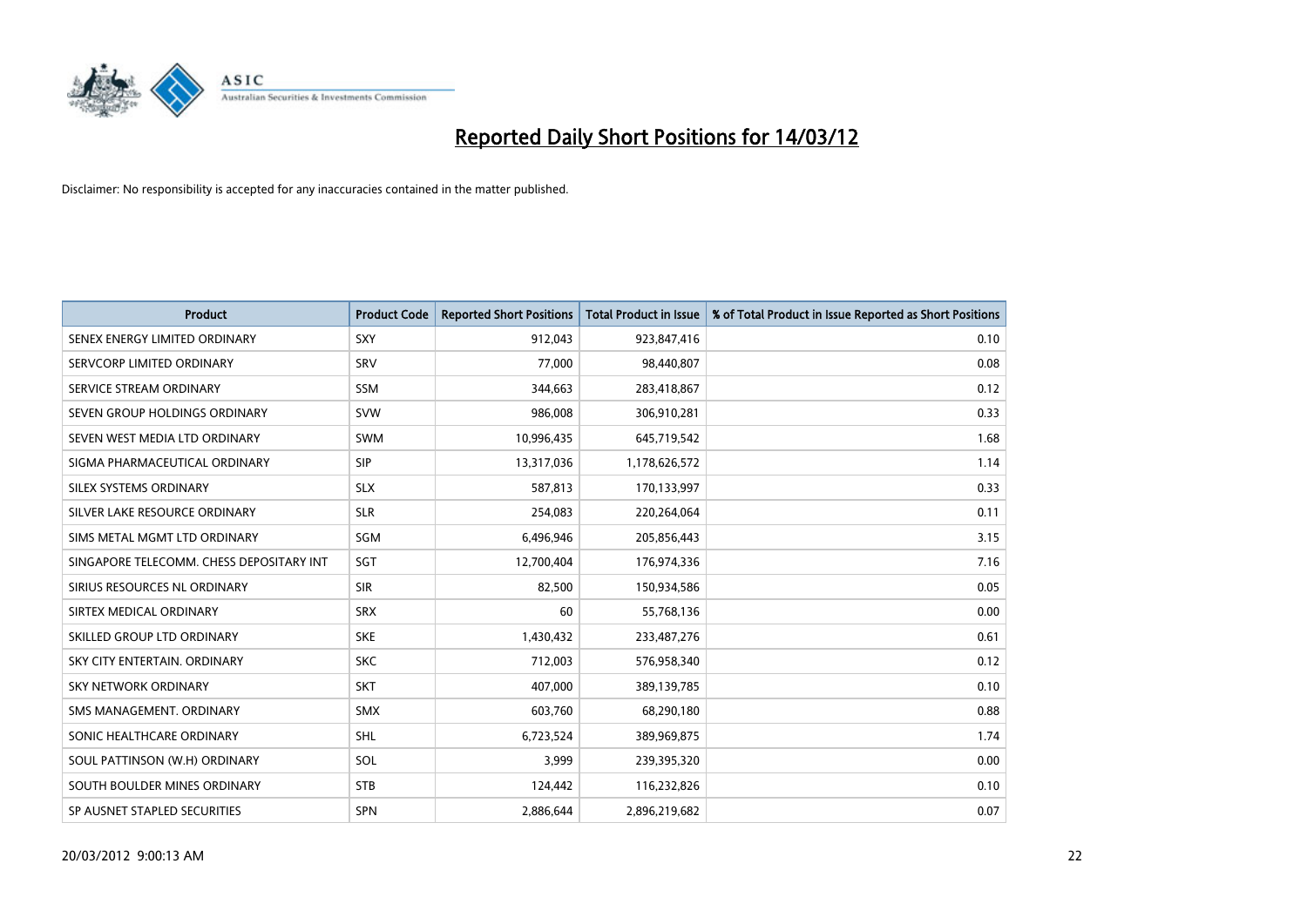

| <b>Product</b>                           | <b>Product Code</b> | <b>Reported Short Positions</b> | <b>Total Product in Issue</b> | % of Total Product in Issue Reported as Short Positions |
|------------------------------------------|---------------------|---------------------------------|-------------------------------|---------------------------------------------------------|
| SPARK INFRASTRUCTURE STAPLED NOTE & UNIT | SKI                 | 20,269,039                      | 1,326,734,264                 | 1.52                                                    |
| SPDR 200 FUND ETF UNITS                  | <b>STW</b>          | 8                               | 51,538,531                    | 0.00                                                    |
| SPECIALTY FASHION ORDINARY               | <b>SFH</b>          | 1,587,965                       | 192,086,121                   | 0.83                                                    |
| SPOTLESS GROUP LTD ORDINARY              | <b>SPT</b>          | 1,051,973                       | 265,454,407                   | 0.40                                                    |
| ST BARBARA LIMITED ORDINARY              | <b>SBM</b>          | 7,352,870                       | 325,615,389                   | 2.26                                                    |
| STANMORE COAL LTD ORDINARY               | <b>SMR</b>          | 17,231                          | 159,973,418                   | 0.01                                                    |
| STARPHARMA HOLDINGS ORDINARY             | SPL                 | 2,132,027                       | 280,742,451                   | 0.75                                                    |
| STH AMERICAN COR LTD ORDINARY            | SAY                 | 9,200                           | 257,785,604                   | 0.00                                                    |
| STHN CROSS MEDIA ORDINARY                | <b>SXL</b>          | 2,850,973                       | 705,766,444                   | 0.41                                                    |
| STOCKLAND UNITS/ORD STAPLED              | SGP                 | 24,520,281                      | 2,292,274,284                 | 1.06                                                    |
| STRAITS RES LTD. ORDINARY                | SRO                 | 3,096,850                       | 373,496,141                   | 0.84                                                    |
| STW COMMUNICATIONS ORDINARY              | <b>SGN</b>          | 1,629,042                       | 362,798,351                   | 0.44                                                    |
| SUNCORP GROUP LTD ORDINARY               | <b>SUN</b>          | 13,730,502                      | 1,286,600,980                 | 1.05                                                    |
| SUNDANCE ENERGY ORDINARY                 | <b>SEA</b>          | 894,394                         | 277,098,474                   | 0.32                                                    |
| SUNDANCE RESOURCES ORDINARY              | <b>SDL</b>          | 8,939,210                       | 2,933,234,505                 | 0.30                                                    |
| SUNLAND GROUP LTD ORDINARY               | <b>SDG</b>          | 99,322                          | 201,578,526                   | 0.05                                                    |
| SUPER RET REP LTD ORDINARY               | SUL                 | 1,299,766                       | 194,904,593                   | 0.65                                                    |
| SWICK MINING ORDINARY                    | <b>SWK</b>          | 1,548                           | 237,024,970                   | 0.00                                                    |
| SYD AIRPORT STAPLED US PROHIBIT.         | SYD                 | 5,551,356                       | 1,861,210,782                 | 0.29                                                    |
| SYMEX HOLDINGS ORDINARY                  | <b>SYM</b>          | 6,633                           | 191,593,493                   | 0.00                                                    |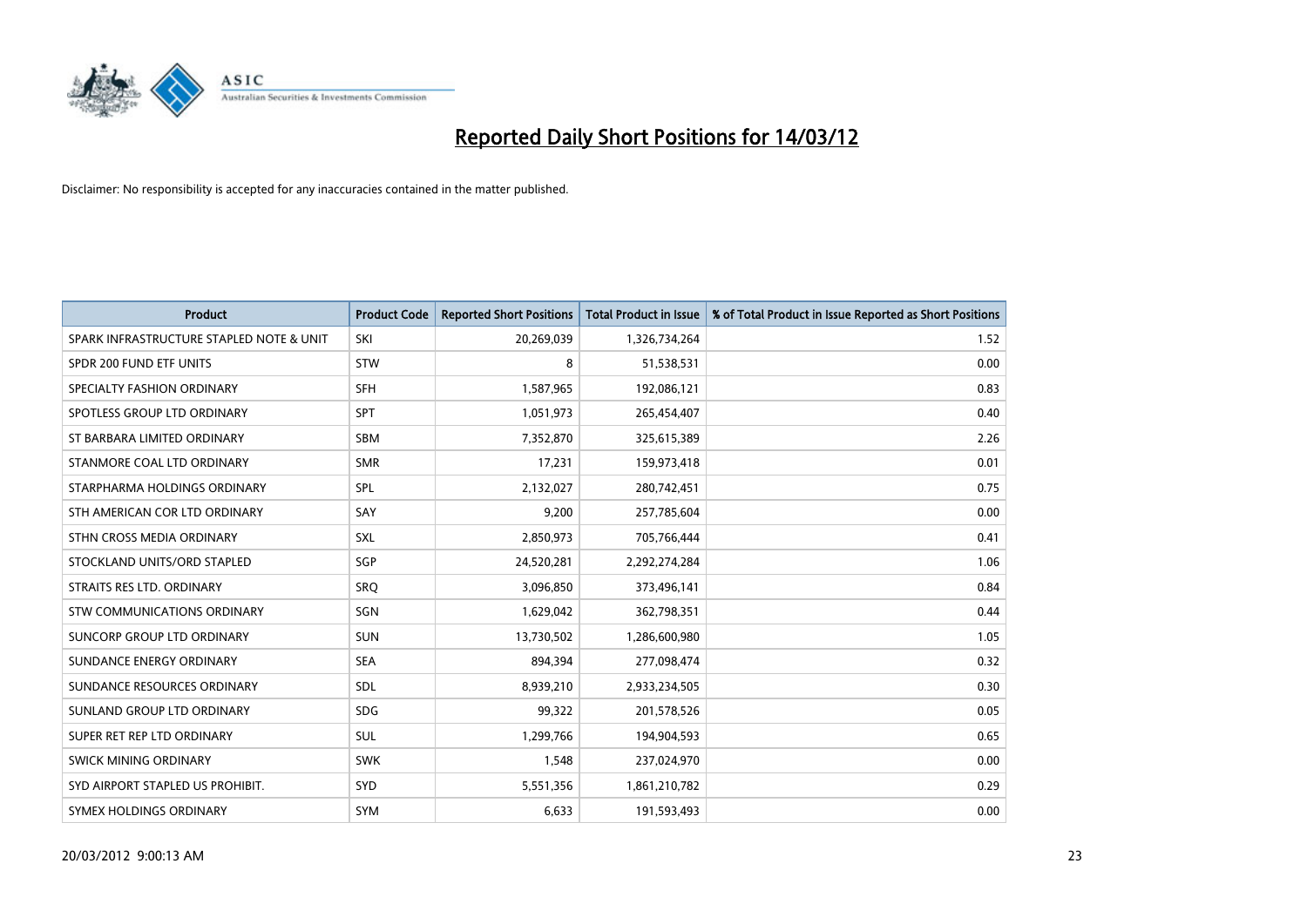

| <b>Product</b>                       | <b>Product Code</b> | <b>Reported Short Positions</b> | <b>Total Product in Issue</b> | % of Total Product in Issue Reported as Short Positions |
|--------------------------------------|---------------------|---------------------------------|-------------------------------|---------------------------------------------------------|
| TABCORP HOLDINGS LTD ORDINARY        | <b>TAH</b>          | 10,547,752                      | 712,805,880                   | 1.47                                                    |
| TALENT2 INTERNATION ORDINARY         | <b>TWO</b>          | 7                               | 147,403,701                   | 0.00                                                    |
| TAP OIL LIMITED ORDINARY             | <b>TAP</b>          | 2,753,771                       | 241,295,311                   | 1.14                                                    |
| TASSAL GROUP LIMITED ORDINARY        | <b>TGR</b>          | 113,493                         | 146,304,404                   | 0.07                                                    |
| <b>TATTS GROUP LTD ORDINARY</b>      | <b>TTS</b>          | 20,666,169                      | 1,340,770,798                 | 1.53                                                    |
| TELECOM CORPORATION ORDINARY         | <b>TEL</b>          | 8,088,309                       | 1,925,427,596                 | 0.42                                                    |
| TELSTRA CORPORATION, ORDINARY        | <b>TLS</b>          | 43,578,991                      | 12,443,074,357                | 0.34                                                    |
| TEN NETWORK HOLDINGS ORDINARY        | <b>TEN</b>          | 63,427,555                      | 1,045,236,720                 | 6.06                                                    |
| TERANGA GOLD CORP CDI 1:1            | <b>TGZ</b>          | 108,132                         | 155,865,666                   | 0.05                                                    |
| TFS CORPORATION LTD ORDINARY         | <b>TFC</b>          | 94,226                          | 279,621,829                   | 0.03                                                    |
| THAKRAL HOLDINGS GRP ORDINARY/UNIT   | <b>THG</b>          | $\overline{2}$                  | 585,365,014                   | 0.00                                                    |
| THE REJECT SHOP ORDINARY             | <b>TRS</b>          | 1,511,894                       | 26,071,170                    | 5.79                                                    |
| THINKSMART LIMITED ORDINARY          | <b>TSM</b>          | 103,700                         | 138,432,658                   | 0.07                                                    |
| THOR MINING PLC CHESS DEPOSITARY 1:1 | <b>THR</b>          | 2,307                           | 222,489,120                   | 0.00                                                    |
| THORN GROUP LIMITED ORDINARY         | <b>TGA</b>          | 240,287                         | 146,374,703                   | 0.16                                                    |
| TIGER RESOURCES ORDINARY             | <b>TGS</b>          | 4,111,413                       | 671,948,102                   | 0.59                                                    |
| TISHMAN SPEYER UNITS                 | <b>TSO</b>          | 53,321                          | 338,440,904                   | 0.02                                                    |
| TNG LIMITED ORDINARY                 | <b>TNG</b>          | 4,321                           | 344,611,705                   | 0.00                                                    |
| TOLL HOLDINGS LTD ORDINARY           | <b>TOL</b>          | 26,836,213                      | 717,133,875                   | 3.72                                                    |
| TORO ENERGY LIMITED ORDINARY         | <b>TOE</b>          | 35,404                          | 975,436,676                   | 0.00                                                    |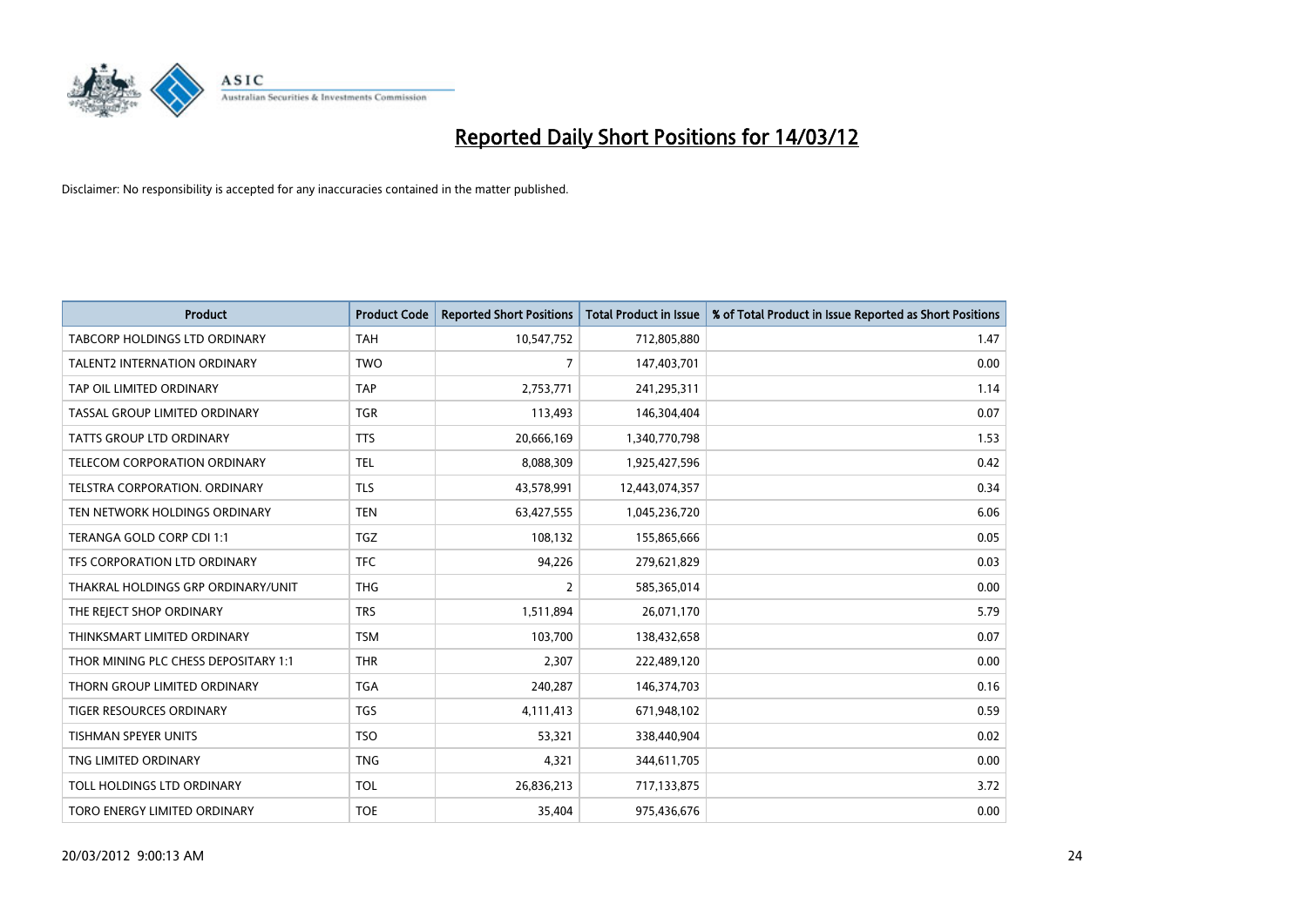

| <b>Product</b>                       | <b>Product Code</b> | <b>Reported Short Positions</b> | <b>Total Product in Issue</b> | % of Total Product in Issue Reported as Short Positions |
|--------------------------------------|---------------------|---------------------------------|-------------------------------|---------------------------------------------------------|
| <b>TOWER LIMITED ORDINARY</b>        | <b>TWR</b>          | 689,519                         | 266,371,322                   | 0.26                                                    |
| TOX FREE SOLUTIONS ORDINARY          | <b>TOX</b>          | 53,427                          | 114,563,108                   | 0.05                                                    |
| TPG TELECOM LIMITED ORDINARY         | <b>TPM</b>          | 2,701,870                       | 793,808,141                   | 0.32                                                    |
| <b>TRADE ME GROUP ORDINARY</b>       | <b>TME</b>          | 555                             | 395,745,510                   | 0.00                                                    |
| <b>TRANSFIELD SERVICES ORDINARY</b>  | <b>TSE</b>          | 4,277,574                       | 542,977,583                   | 0.79                                                    |
| TRANSPACIFIC INDUST, ORDINARY        | <b>TPI</b>          | 6,654,019                       | 1,578,209,025                 | 0.42                                                    |
| TRANSURBAN GROUP TRIPLE STAPLED SEC. | <b>TCL</b>          | 7,086,382                       | 1,458,321,112                 | 0.47                                                    |
| TREASURY WINE ESTATE ORDINARY        | <b>TWE</b>          | 16,991,260                      | 647,227,144                   | 2.60                                                    |
| TRINITY GROUP STAPLED SECURITIES     | <b>TCO</b>          | 3,419                           | 193,235,631                   | 0.00                                                    |
| TROY RESOURCES LTD ORDINARY          | <b>TRY</b>          | 453,751                         | 88,879,149                    | 0.51                                                    |
| UGL LIMITED ORDINARY                 | UGL                 | 4,450,600                       | 166,315,038                   | 2.69                                                    |
| UNILIFE CORPORATION CDI 6:1          | <b>UNS</b>          | 211,168                         | 266,559,954                   | 0.07                                                    |
| VDM GROUP LIMITED ORDINARY           | <b>VMG</b>          | 11,116                          | 933,728,267                   | 0.00                                                    |
| <b>VENTURE MINERALS ORDINARY</b>     | <b>VMS</b>          | 252,300                         | 232,468,592                   | 0.10                                                    |
| VIEW RESOURCES LTD ORDINARY          | <b>VRE</b>          | 1,760                           | 881,953,670                   | 0.00                                                    |
| <b>VIRGIN AUS HLDG LTD ORDINARY</b>  | VAH                 | 4,245,423                       | 2,210,197,600                 | 0.19                                                    |
| <b>VITA GROUP LTD ORDINARY</b>       | <b>VTG</b>          | 75,190                          | 142,499,800                   | 0.05                                                    |
| VITERRA INC CDI 1:1                  | <b>VTA</b>          | 3.838                           | 68,629,939                    | 0.01                                                    |
| <b>WATPAC LIMITED ORDINARY</b>       | <b>WTP</b>          | 20,038                          | 184,332,526                   | 0.00                                                    |
| <b>WDS LIMITED ORDINARY</b>          | <b>WDS</b>          | 1,350                           | 144,740,614                   | 0.00                                                    |